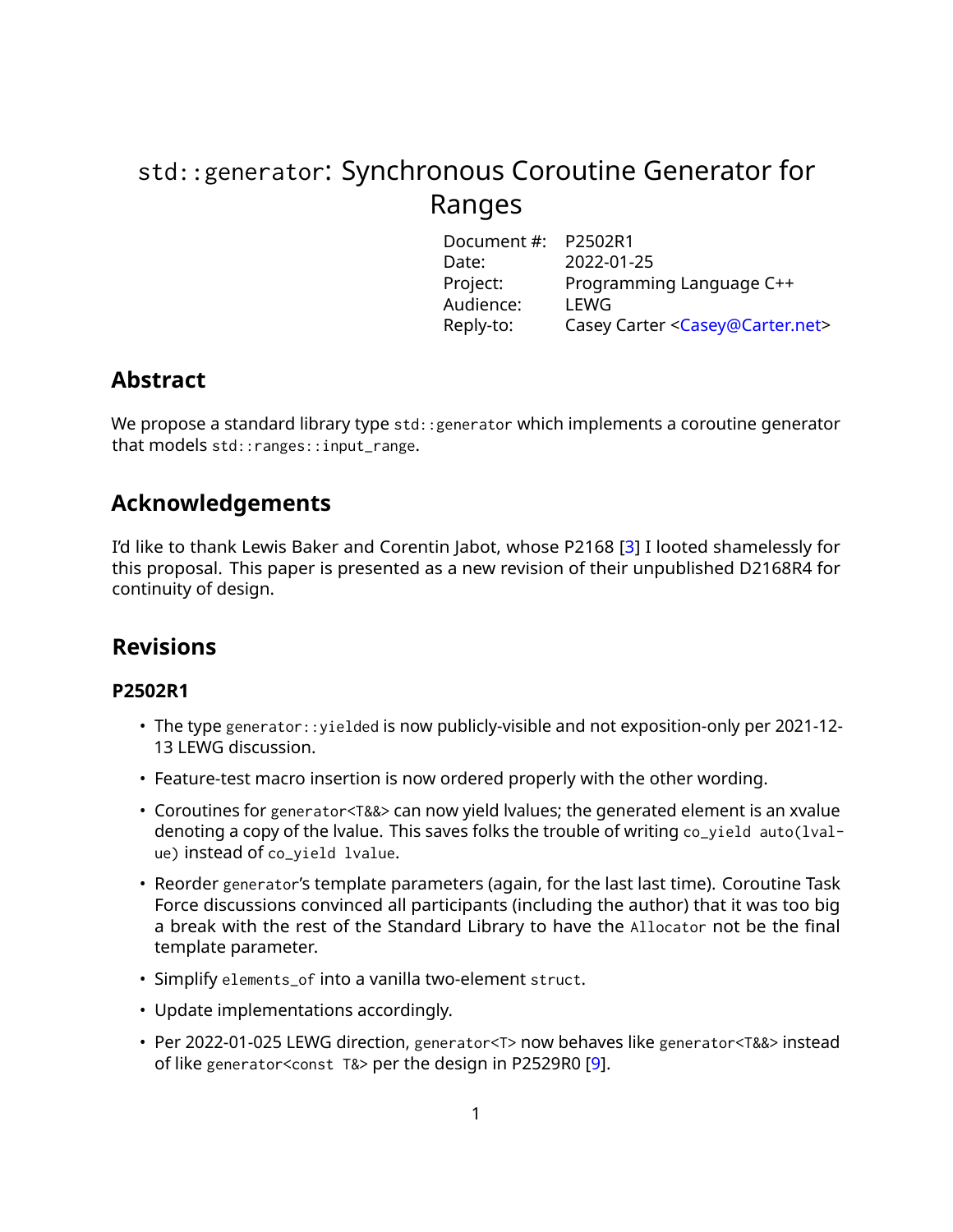# **P2502R0**

- Reorder generator's template parameters. This allows the reference type to be more easily defaulted to a true reference, while still respecting requests for differing value and reference types. This preserves the previous design's ease-of-use, while providing full generality.
- Remove concerns about the  $\mathcal{O}(1)$  destruction requirement for view, which has been relaxed by P2415R2 "What is a view?" [\[7\]](#page-28-2).

# **D2168R4**

• Wording improvements

# **P2168R3**

• Wording improvements

# **P2168R2**

- Some wording fixes
- Improve the section on allocator support
- Updated implementation

# **P2168R1**

- Add benchmarks results and discussion about performance
- Introduce elements\_of to avoid ambiguities when a generator is convertible to the reference type of the parent generator.
- Add allocator support
- Symmetric transfer works with generators of different value / allocator types
- Remove iterator::operator->
- Put generator in a new <generator> header.
- Add an other example to motivate the Value template parameter

# **Example**

```
std:: generator<int> fib() {
    auto a = 0, b = 1;
   while (true) {
       co_yield std::exchange(a, std::exchange(b, a + b));
    }
```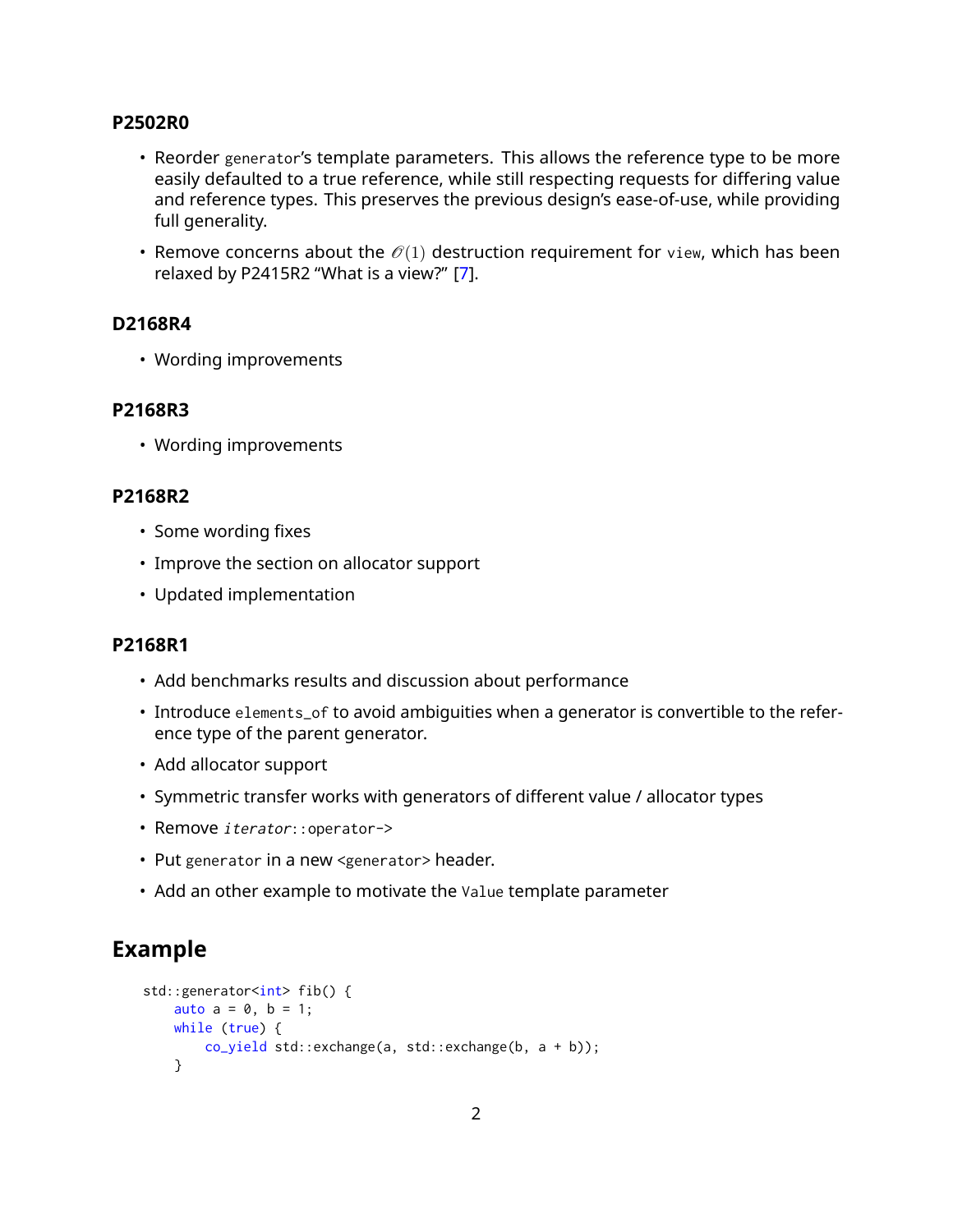```
}
int answer_to_the_universe() {
   auto rng = fib() | std::views::drop(6) | std::views::take(3);
   return std::ranges::fold_left(std::move(range), 0, std::plus{});
}
```
# **Motivation**

C++ 20 had very minimalist library support for coroutines. Synchronous generators are an important use case for coroutines, one that cannot be supported without the machinery presented in this paper. Writing an efficient recursive generator is non-trivial; the standard should provide one.

# **Design**

While the proposed std:: generator interface is fairly straightforward, a few decisions are worth pointing out.

# **input\_view**

std::generator is a move-only view which models input\_range and has move-only iterators. This is because the coroutine state is a unique resource (even if the coroutine *handle* is copyable).

# **Header**

Multiple options are available as to where to put the generator class.

- <coroutine>, but <coroutine> is a low level header, and generator depends on bits of <type\_traits> and <iterator>.
- <ranges>
- A new <generator>

This paper uses a new <generator> header since P2168R3 did so, and LEWG has provided no guidance to do otherwise. We do note on our MSVC STL branch implementation that #include<ranges> includes 52.6k lines of code, and #include<generator> 53.3k lines. (Note that <generator> is specified to include both <ranges> and <coroutines>.) Defining generator in <ranges> together with a #include<coroutine> would penalize people who want <ranges> but not generator by about 610 LoC.

# **Reference type**

generator has 3 template parameters: generator<R,  $V = void$ , Allocator = void>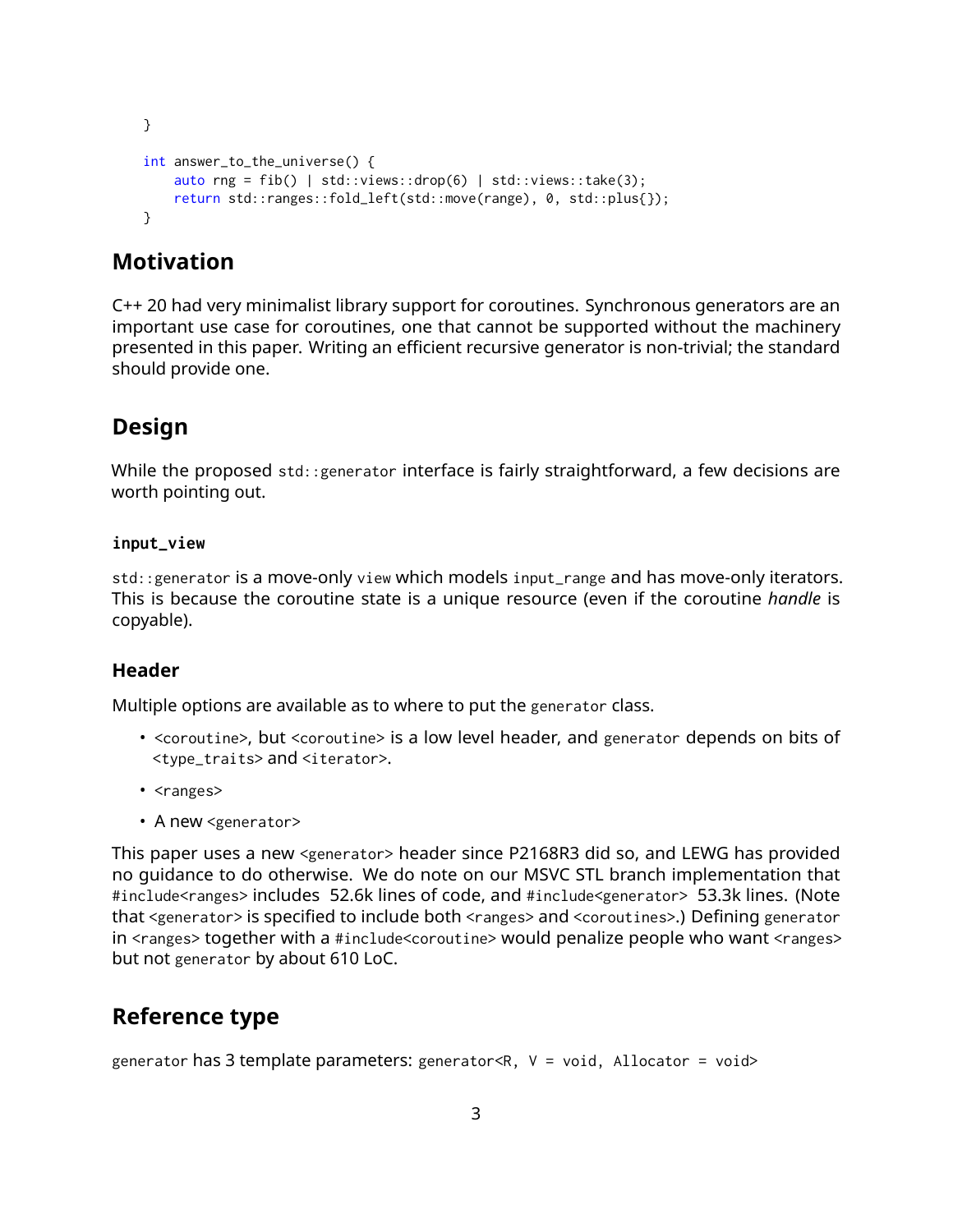From R and V, we derive types:

```
using Value = conditional_t<is_void_v<V>, remove_cvref_t<R>, V>;}
using Reference = conditional_t<is_void_v<V>, R&&, R>;
using Yielded = conditional_t<is_reference_v<Reference>, Reference, const Reference&>;
```
- Value is a cv-unqualified object type that specifies the value type of the generator's range and iterators,
- Reference specifies the reference type (not necessarily a core language reference type) of the generator's range and iterators, and
- Allocator is the type of allocator used for the coroutine state, which can be void to typeerase any allocator specified as a coroutine argument, defaulting to allocator<br/>byte> when none is specified.
- Yielded (necessarily a reference type) is the type of the parameter to the primary overload of yield\_value in the generator's associated promise type.

## **generator<meow>**

Our expectation is that 98% of use cases will need to specify only one parameter. The resulting generator:

- has a value type of remove\_cvref\_t<meow>
- has a reference type of meow, if it is a reference type, or meow&& otherwise,
- expects co\_yield to appear in the body of the generator with operands that are convertible to the reference type, and
- can use any allocator (via type-erasure) defaulting to allocator<byte>.

This avoids the performance pitfall from earlier revisions of the proposal that used the first argument type directly as reference type; users who naively chose generator<std::string> got an iterator that produces independent copies of the yielded value on every dereference, when they may have been satisfied by yielding a reference to the same constant value.

As a nod to ease of use, and to more readily reflect the semantics of prvalue-returning functions, we allow yielding lvalues from generators with an rvalue reference type when the lvalue is copyable. The result is that the yielded lvalue is copied into temporary storage, and an iterator for the generator will return an xvalue denoting that copy when dereferenced.

## **generator<meow, woof>**

For the rare user who needs generator to step outside the box and use a proxy reference type, or who needs to generate a range whose iterators yield prvalues for whatever reason, we have two-argument generator. If woof is void, this is generator<meow>. Otherwise, the resulting generator:

• has a value type of woof,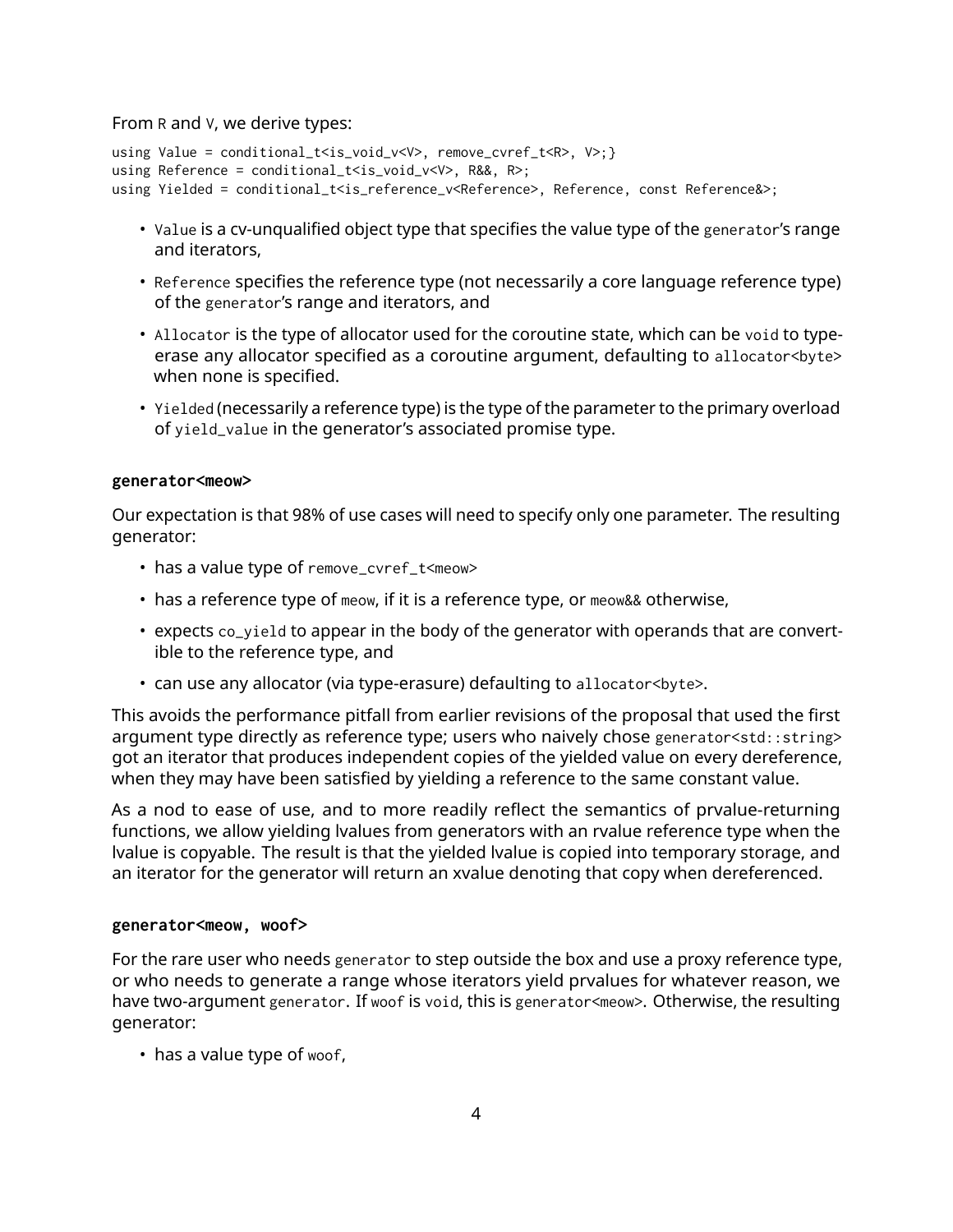- has a reference type of meow,
- expects co\_yield to appear in the body of the generator with operands that are convertible to meow, if it is reference type, and otherwise const meow&, and
- can use any allocator (via type-erasure) if woof is void, or otherwise can use any allocator convertible to woof.

Your iterators can yield a prvalue, but it must be a prvalue of copy\_constructible type so a copy of the operand of a single co\_yield can be returned multiple times from repeated dereferences of the same iterator value.

# **generator<meow, woof, quack>**

For use cases that want to specify an allocator type statically so they need not constantly pass pairs of allocator\_arg, my\_allocator arguments to every coroutine, we have three-argument generator. The resulting generator can use any allocator convertible to quack, defaulting to a default-constructed woof if it is default\_initializable. The value, reference, and yielded types are as described for generator<meow> if woof is void, and as described for generator<meow, woof> otherwise.

Our expectation is that libraries that wish to declare many functions with the same staticallyspecified allocator type will define a template alias like

template <class R, class V = void> using my\_generator = generator<R, V, my\_allocator>;

to ease declarations. In practice, this should mean generator<R, void, my\_allocator> (with an explicit second argument of void) appears quite rarely in real code.

# **Allocator = void**

In the 2022-01-13 Coroutine Task Force meeting, Lewis Baker brought up that LEWG feedback on some revision of P2168 had expressed dissatisfaction with the use of void to indicate "type-erase any allocator." We discussed some alternatives:

- Devise a new type for this specific purpose. We felt that single-use tag types have low return-on-investment; every such tag type consumes a few more bytes of memory in nearly every compilation, and a few more neurons of memory in every programmer.
- Reuse an existing type for this purpose. void has the advantage that it can never be confused for a conforming allocator type, even if it someday does become a regular type. void requires no predeclaration, and no memory is is expended to store its definition.

monostate was another suggestion that was universally reviled; that type already has a very clear purpose in the Standard Library that we didn't feel inclined to muddle.

No one suggested another type that we found to be an improvement.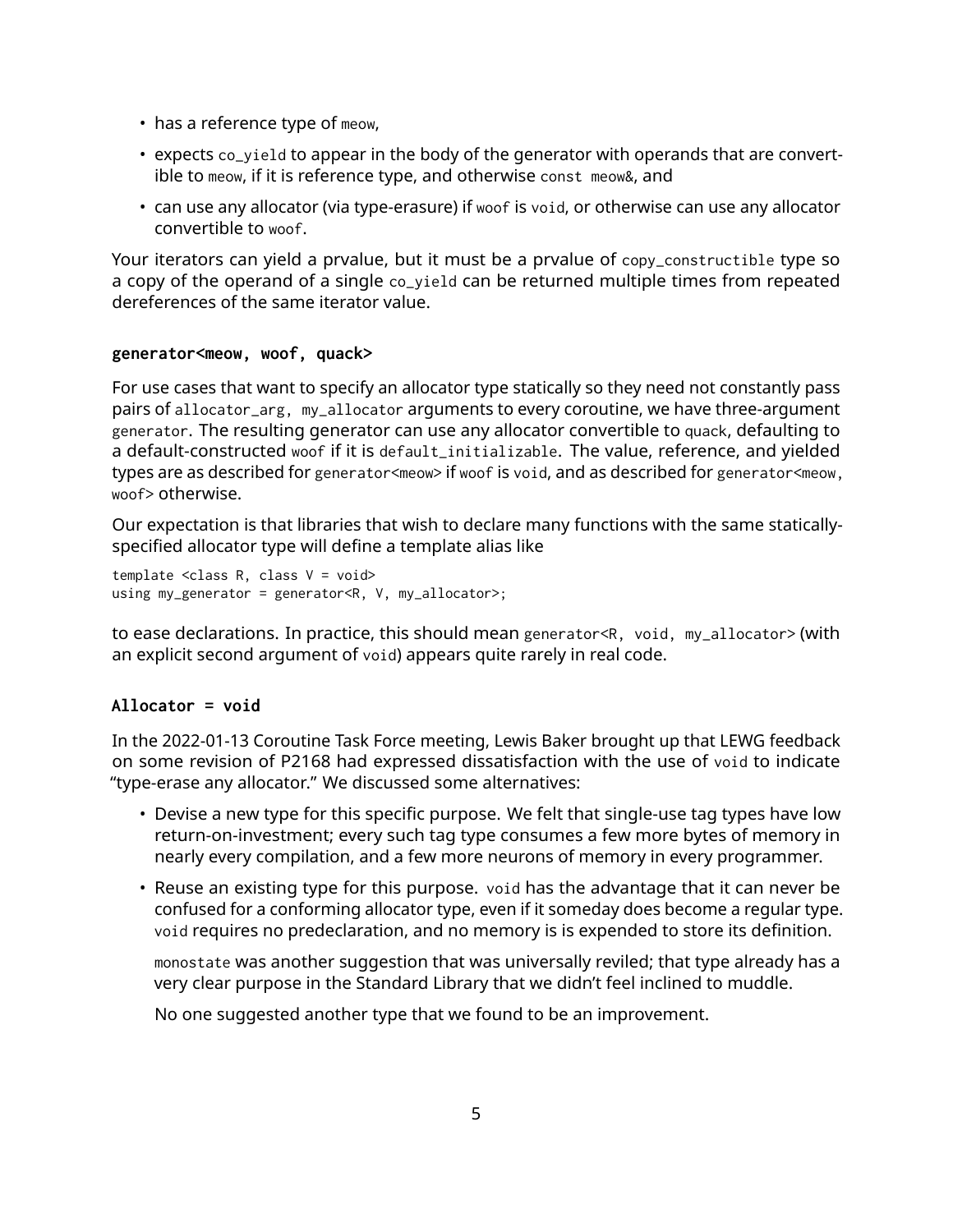Our conclusion was that we didn't find the use of void for this purpose confusing, we were happy to keep it given that more-recent LEWG discussion had resulted in no further feedback on this topic.

# **Obsolete discussion about reference specification**

[ *Note:* Before P2502R0, generator's first parameter Type denoted the reference type of the range / iterators, and the value type was defaulted to remove\_cvref\_t<Type>. The following sections of design discussion from that era are preserved here. *— end note* ]

In earlier versions of this paper, the reference type was exactly the first template parameter. This had the advantage of being simple. But it was a terrible performance trap:

Consider the behavior of the following code assuming the reference type is exactly the first template argument:

```
std::generator<std::string> f() {
    std::string hello = "hello";
   co_yield hello; // 0 or 1 copy depending on implementation
   co_yield "Hello"; // 1 copy (conversion from const char* to std::string)
}
for (auto&& str : f()) \{\} // 1 copy (*it returns std::string)
```
Of course the solution, which we advocated for, is for the user to manually specify an explicit reference type:

```
generator<const std::string&> f() {
    std::string hello = "hello";
   co_yield hello; // 0 or 1 copy depending on implementation
   co_yield "Hello"; // 1 copy (conversion from const char* to std::string)
}
for (auto&& str : f()) {} // 0 copy
```
This works, can be explained, and is even logical. You get what you asked for. It is nonetheless surprising for non-experts that using the simple generator<string> would create 2 copies per co\_yield.

To hope users would not routinely forget to use a reference type when using std::generator calls for a heaping barrel of optimism.

We later proposed that for a generator<T>, its reference type be conditional\_t<is\_reference\_v<T>, T, const T&>.

| First parameter | reference type |     | default value $ $ can yield mutable lvalue ref? |
|-----------------|----------------|-----|-------------------------------------------------|
| int             | const int&     | int | Nο                                              |
| const int&      | const int&     | int | No                                              |
| int&            | int&           | int | Yes                                             |
| int&&           | int&&          | int | No                                              |
| const int&&     | const int&&    | int | N٥                                              |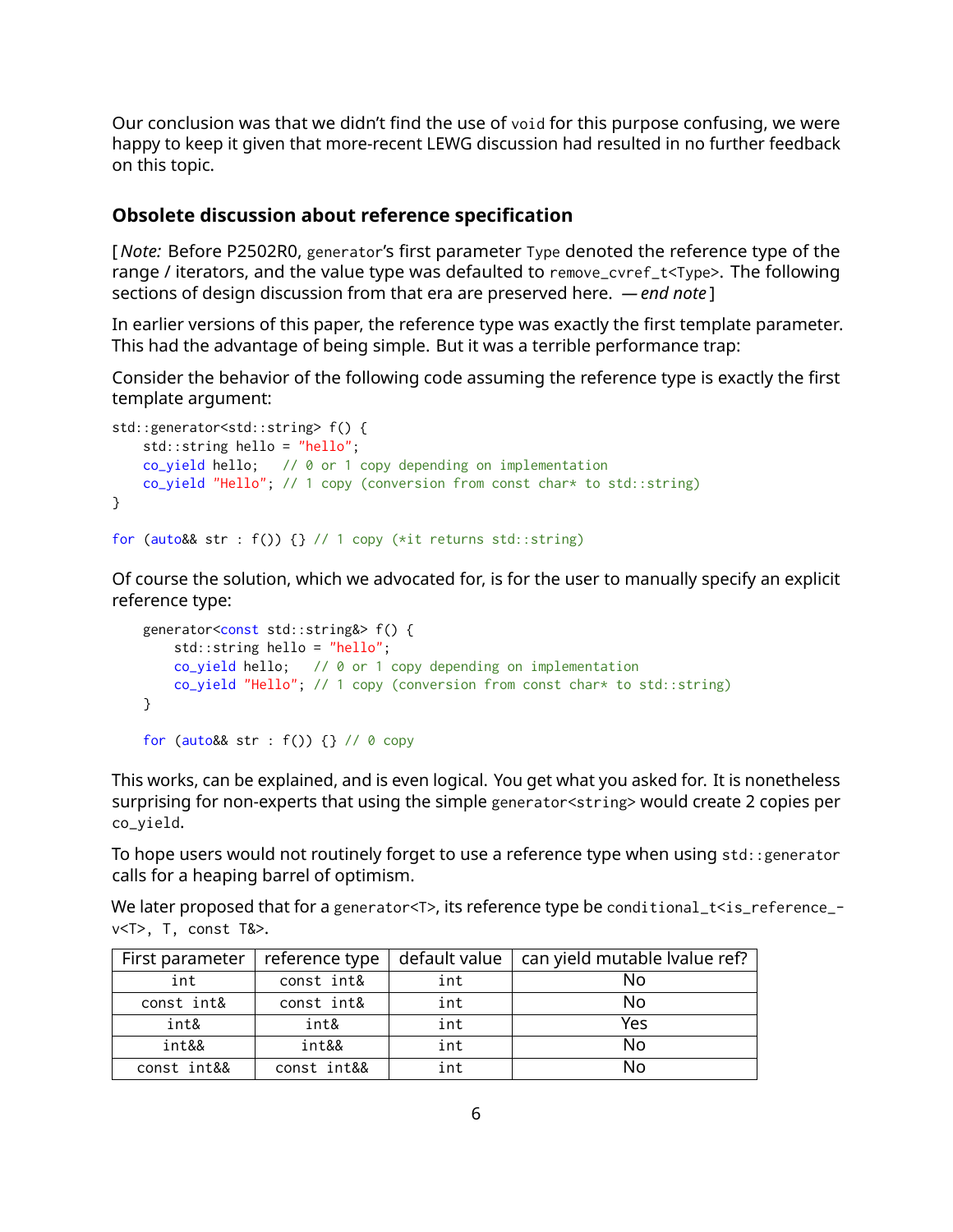Attempts have been made to characterize the exact relations between reference, value, storage, and co\_yield exception types and categories. Ultimately, a simpler mental model is to characterize what expressions can be yielded for a given reference type and how many copies are made for each scenario.

| First parameter | co_yield const $T& $ co_yield $T& $ co_yield $T& $ co_yield U&& |            |            |            |
|-----------------|-----------------------------------------------------------------|------------|------------|------------|
|                 |                                                                 |            |            |            |
| const T&        |                                                                 |            |            |            |
| T&              | Ill-formed                                                      |            | Ill-formed | Ill-formed |
| T&&             | Ill-formed                                                      | Ill-formed |            |            |
| const T&&       | Ill-formed                                                      | Ill-formed |            |            |

In this table, we see that only co\_yield that requires conversion incurs copy, which is expected. Coroutines guarantee that the yielded expression exceeds the lifetime of the co\_yield expression, so generator can usefully store a pointer to the object denoted by a yielded xvalue.

co\_yield expressions involving conversion can store the yielded value in an awaiter. The type of the stored expression is the reference type with its reference qualifiers stripped, but that is an implementation detail that is not observable and is therefore of limited interest. Of course, that type needs to be constructible from yielded values.

Besides the T case, this behaves very much like returning from a function that is intended.

## **Move-only and immovable types**

LEWG was interested in how this works with generator of move-only and immovable types.

| First parameter   | co_yield const T& | co_yield T& | co_yield T&& |
|-------------------|-------------------|-------------|--------------|
| move_only         |                   |             |              |
| const move_only&  |                   |             |              |
| move_only&        | Ill-formed        |             | Ill-formed   |
| move_only&&       | Ill-formed        | Ill-formed  |              |
| const move_only&& | Ill-formed        | Ill-formed  |              |
| immovable         |                   |             |              |
| const immovable&  | O                 |             | O            |
| immovable&        | Ill-formed        |             | Ill-formed   |
| immovable&&       | Ill-formed        | Ill-formed  |              |
| const immovable&& | Ill-formed        | Ill-formed  |              |

As that table shows, these types work exactly like other types. However, to be able to move from a move only reference type, the coroutine has to explicitely state so:

```
auto f = []() \rightarrow std::generator<move\_only> { co\_yield move\_only{}}; }for (auto&& x : f) {
   move_only mo = std::move(x); // ill-formed, decltype(x) is const move_only&
}
```
auto  $f = []() \rightarrow std::generator$ for (auto&& x : f) {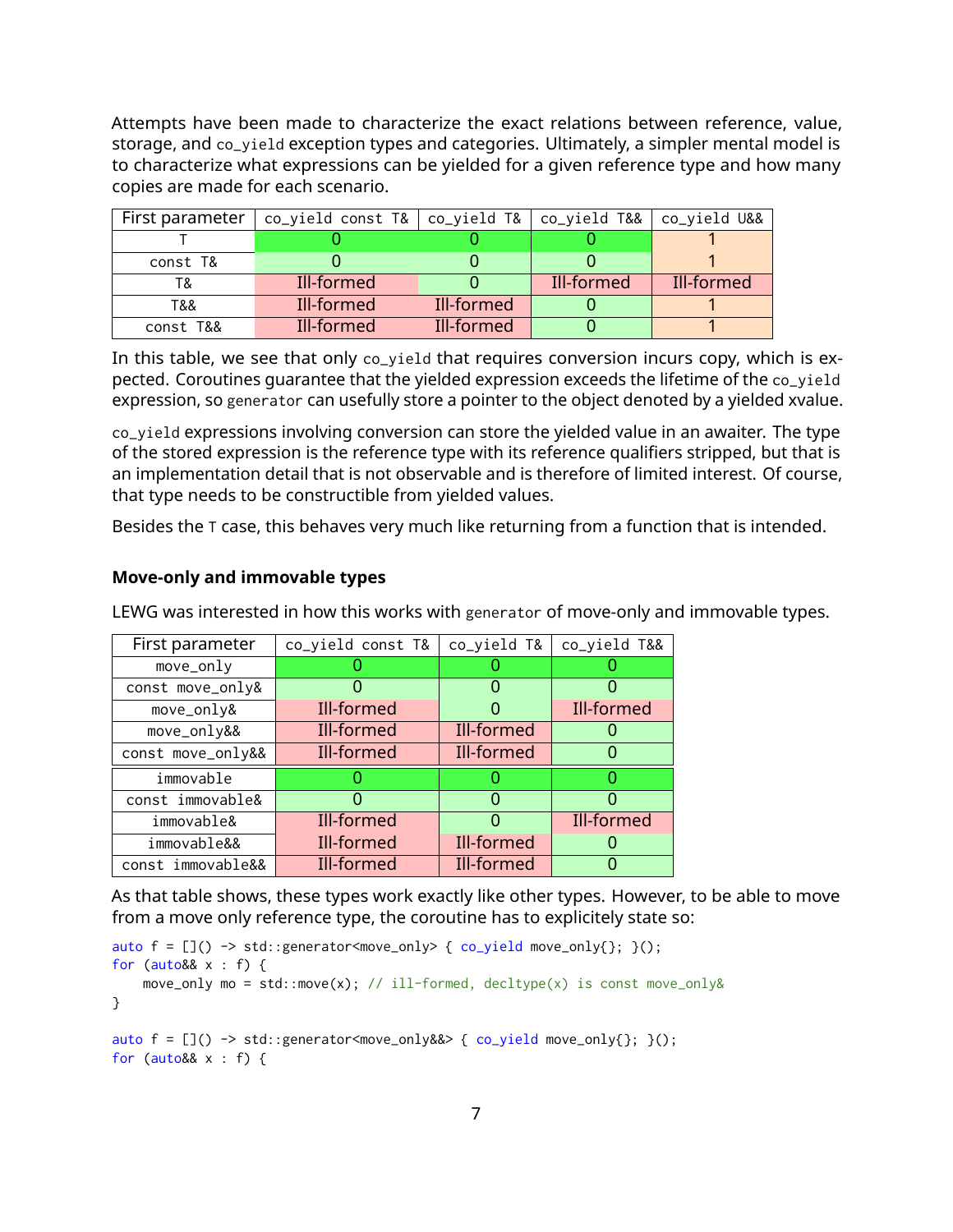```
move_only mo = x; // ok
}
auto f = []() \rightarrow std::generator<move\_only { move_only m; co_yield m; }();
for (auto&& x : f) {
   move_only mo = std:: move(x); // dicey but okay
}
```
# **Potential downsides**

```
auto f = []() \rightarrow std::generator<MyType> {
    MyType t;
    co_yield std::move(t);
\}();
```
In the example above std::move doesn't move. Arguably more than usual. Indeed the code expands to something similar to:

```
auto& _t = temp = std::move(t):yield_value(_temp); // <=> promise.value = std::addressof(__temp); // no move
```
Of course, a move would not have occurred for a std::generator<const MyType&> either as these things are identical. It might be suprising? The only way to avoid that is to create temporary value for rvalue reference, which would force a move to actually occurs, at the cost of performance.

## **Alternatives considered**

**Mandating a reference as the first parameter** We could make generator<int>ill-formed and force people to specify a reference type like generator<const int&>. We do not think this is very user-friendly, given that we can provide a reasonable default.

We rejected this option.

**Using T& as the default** There are two issues with mutable references:

- They are mutable (They allow mutating the coroutine frame), which would be an *interesting* default.
- They are very restrictive as to the set of co\_yield expression allowed with them.

We rejected this option.

**Using T&&** as the default This avoids a copy when doing auto object = \*it (where it is a std::generator::iterator), but it is easy to misuse, consider:

```
auto f = [] \rightarrow std::generator<std::string> { co\_yield "footgun"; } }for (auto&& x : f | std::views::filter([](std::string s) { return s.size() > 0; })) {
    std:: cout \ll x \ll \ln'; // outputs a single empty line
}
```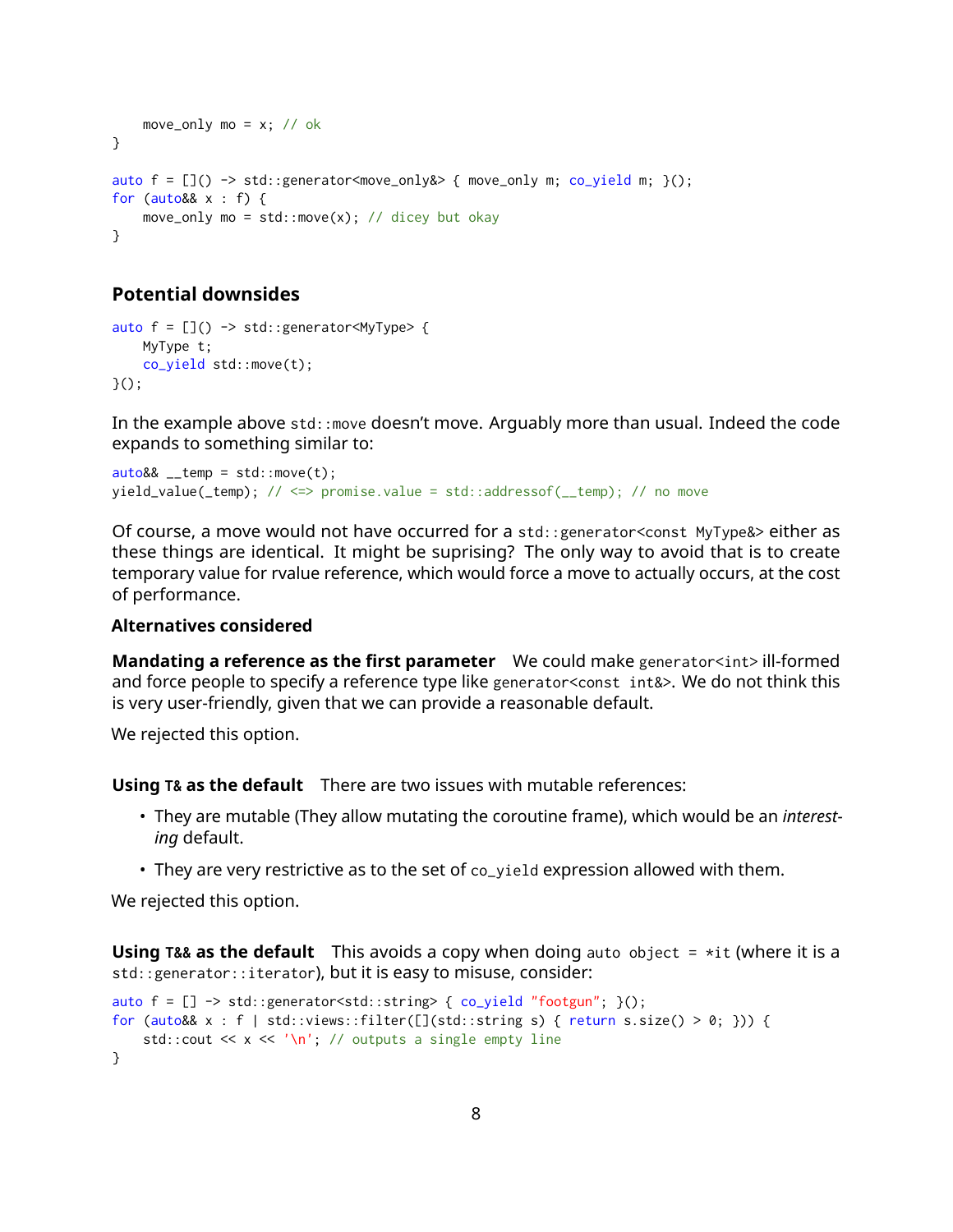We rejected this option. [ *Note:* Nevertheless, we came back to this option after much discussion of pros and cons in both LEWG and several additional meetings if a Coroutine Task Force formed by LEWG Chair specifically to build consensus. *— end note* ]

**Doing something clever for move-only types** We considered returning T& for move only types so that they can be moved from by default. We realized this was too clever and inconsistent. Notably, adding a copy constructor to T would change the meaning of the code.

We rejected this option.

**Doing something clever for reference types** By default generator<reference\_wrapper<T>> could yield reference\_wrapper<T> has that is already a "reference-like" type. However, no other view does that, "reference-like" is fuzzily defined, and this would probably cause more trouble than it's worth.

We rejected this option.

**Keeping the D2168R4 design** Returning values has the potential to severely impact performance, is inconsistent with other views, and is not necessary. It also did not work with move-only types.

The change, along with an implementation strategy described in the "How to store the yielded value in the promise type?" guarantees that no copy needs to be made if the reference and yielded types are the same (with qualifiers stripped).

We think this new approach keeps the simplicity of the original design, improves performance, and works with more types.

Thank you LEWG, and in particular Mathias, for highlighting these concerns!

# **Separately specifyable Value Type**

This proposal supports specifying both the "yielded" type, which is the iterator's reference type (not required to be a reference) and its corresponding value type. This allow ranges to handle proxy types and wrapped reference, like this implementation of zip:

```
namespace ranges = std::ranges;
template<ranges::input_range Rng1, ranges::input_range Rng2>
std::generator<
    std::tuple<ranges::range_reference_t<Rng1>, ranges::range_reference_t<Rng2>>
    std::tuple<ranges::range_value_t<Rng1>, ranges::range_value_t<Rng2>>>
zip(Rng1 r1, Rng2 r2) {
    auto it1 = ranges::begin(r1):auto it2 = range:begin(r2);auto end1 = \text{ranges}: end(\text{r1});
    auto end2 = \text{ranges}: end(r2);
    for (; it1 != end1 && it2 != end2; ++it1, ++it2) {
        co_yield {*it1, *it2};
```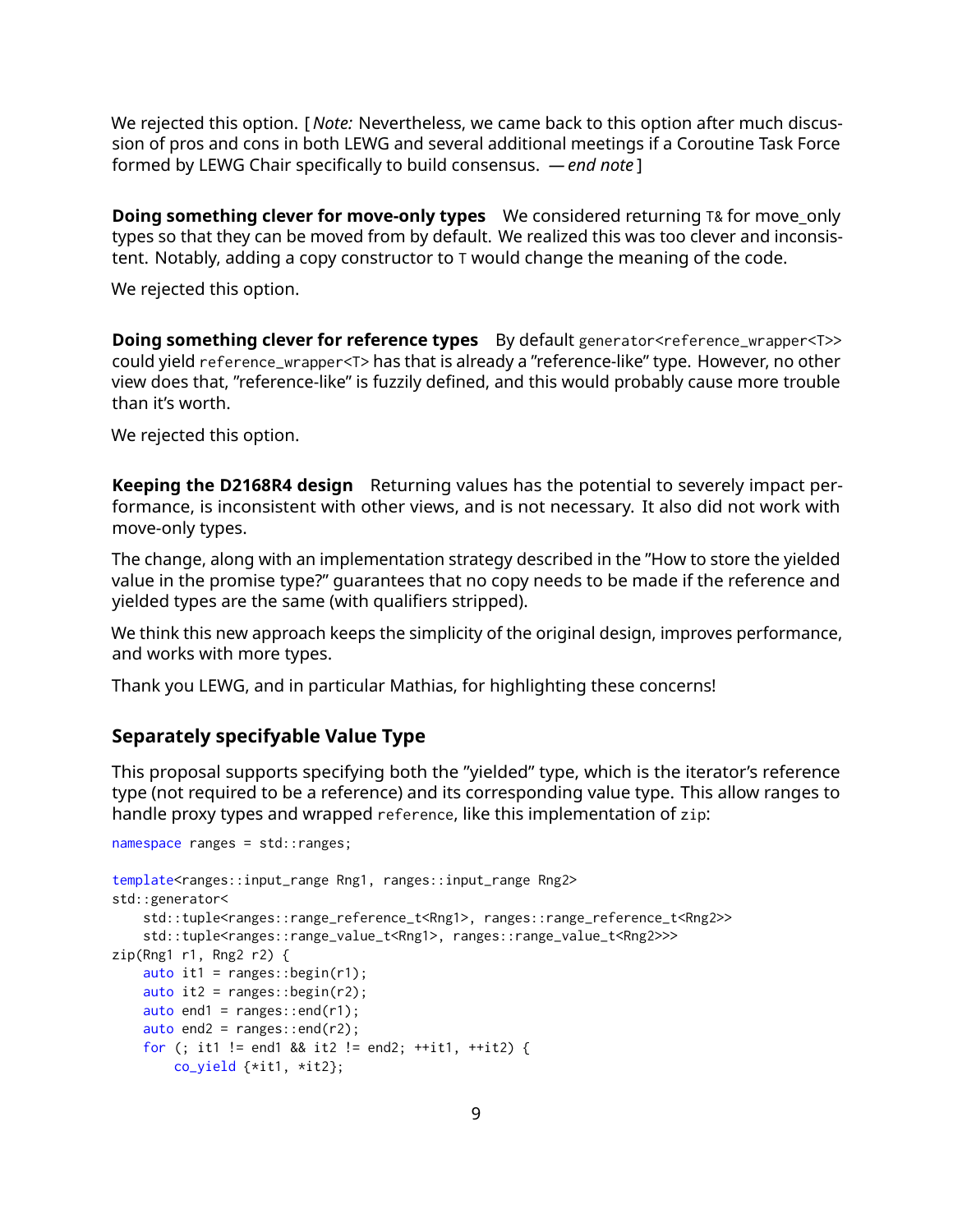}

}

In this second example, using string as value type ensures that calling code can take the necessary steps to make sure iterating over a generator would not invalidate any of the yielded values.

```
// Yielding string literals : always fine
std::generator<std::string_view, std::string_view> string_views() {
   co_yield "foo";
   co_yield "bar";
}
std::generator<std::string_view, std::string> strings() {
    co_yield "start";
    std::string s;
    for (auto sv : string_views()) {
       s = sv;s.push_back('!');
       co_yield s;
    }
   co_yield "end";
}
// conversion to a vector of strings
// If the value_type was string_view, it would convert to a vector of string_view,
// which would lead to undefined behavior operating on elements of v that were
// invalidated while iterating through the generator.
auto v = std::ranges::to<vector>(strings())(P1206R3[4])
```
# **How to store the yielded value in the promise type?**

There are multiple implementation strategies possible to store the value in the generator. An early revision of this paper always stored a copy of the yielded value, leading to an extra copy. Later revisions supported storing the yielded value in an awaitable object returned from the promise's yield\_value function.

However, the object denoted by a glvalue yield expression is guaranteed to live until the coroutine resumes. We can take advantage of that fact by storing only a pointer to the denoted object in the promise, if the result of dereferencing that pointer is convertible to the generator's reference type. We guarantee this is the case by providing a yield\_value whose parameter type is always a reference type (conditional\_t<is\_reference\_v<Reference>, Reference, const Reference&>). This forces any conversions to happen inside the coroutine itself, yielding a temporary glvalue that can later be dereferenced to an lvalue which is trivially static\_casted to Reference in the iterator's operator\*.

A drawback of this solution is that the yielded value is only destroyed at the end of the full expression in which co\_yield appears, so given

```
(co_yield x, co_yield y); // x is destroyed after y is yielded.
```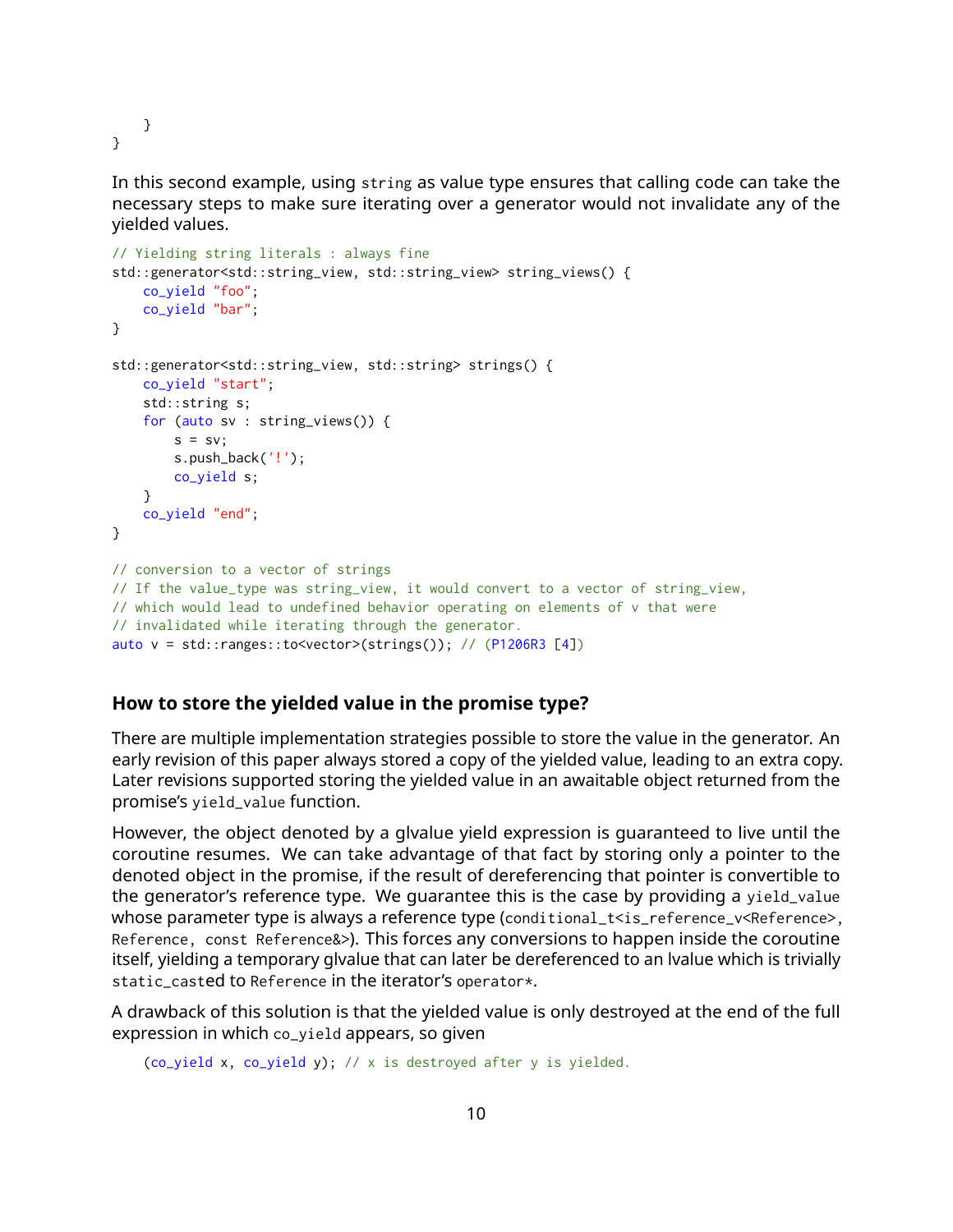We think this is a reasonable tradeoff given that this approach minimizes the number of copies must be made of the yielded value. We force the coroutine to materialize the element to be yielded, but after doing so can cleanly pass a reference to that element through the coroutine and iterator machinery and directly to consuming code.

### **Recursive generator**

A "recursive generator" is a coroutine that supports the ability to directly co\_yield a generator of the same type as a way of emitting the elements of that generator as elements of the current generator.

Example: A generator can co\_yield other generators of the same type

```
std::generator<const std::string&> delete_rows(std::string table, std::vector<int> ids) {
   for (int id : ids) {
       co_yield std::format("DELETE FROM \{0\} WHERE id = \{1\};", table, id);
   }
}
std::generator<const std::string&> all_queries() {
   co_yield std::ranges::elements_of(delete_rows("user", {4, 7, 9 10}));
   co_yield std::ranges::elements_of(delete_rows("order", {11, 19}));
}
```
Example: A generator can also be used recursively

```
using namespace std;
struct Tree {
   Tree* left;
   Tree* right;
   int value;
};
generator<int> visit(Tree& tree) {
   if (tree.left) co_yield ranges::elements_of(visit(*tree.left));
   co_yield tree.value;
   if (tree.right) co_yield ranges::elements_of(visit(*tree.right));
}
```
In addition to being more concise, the ability to directly yield a nested generator has some performance benefits compared to iterating over the contents of the nested generator and manually yielding each of its elements.

Yielding a nested generator allows the consumer of the top-level coroutine to directly resume the current leaf generator when incrementing the iterator, whereas a solution that has each generator manually iterating over elements of the child generator requires O(depth) coroutine resumptions/suspensions per element of the sequence.

Example: Non-recursive form incurs O(depth) resumptions/suspensions per element and is more cumbersome to write: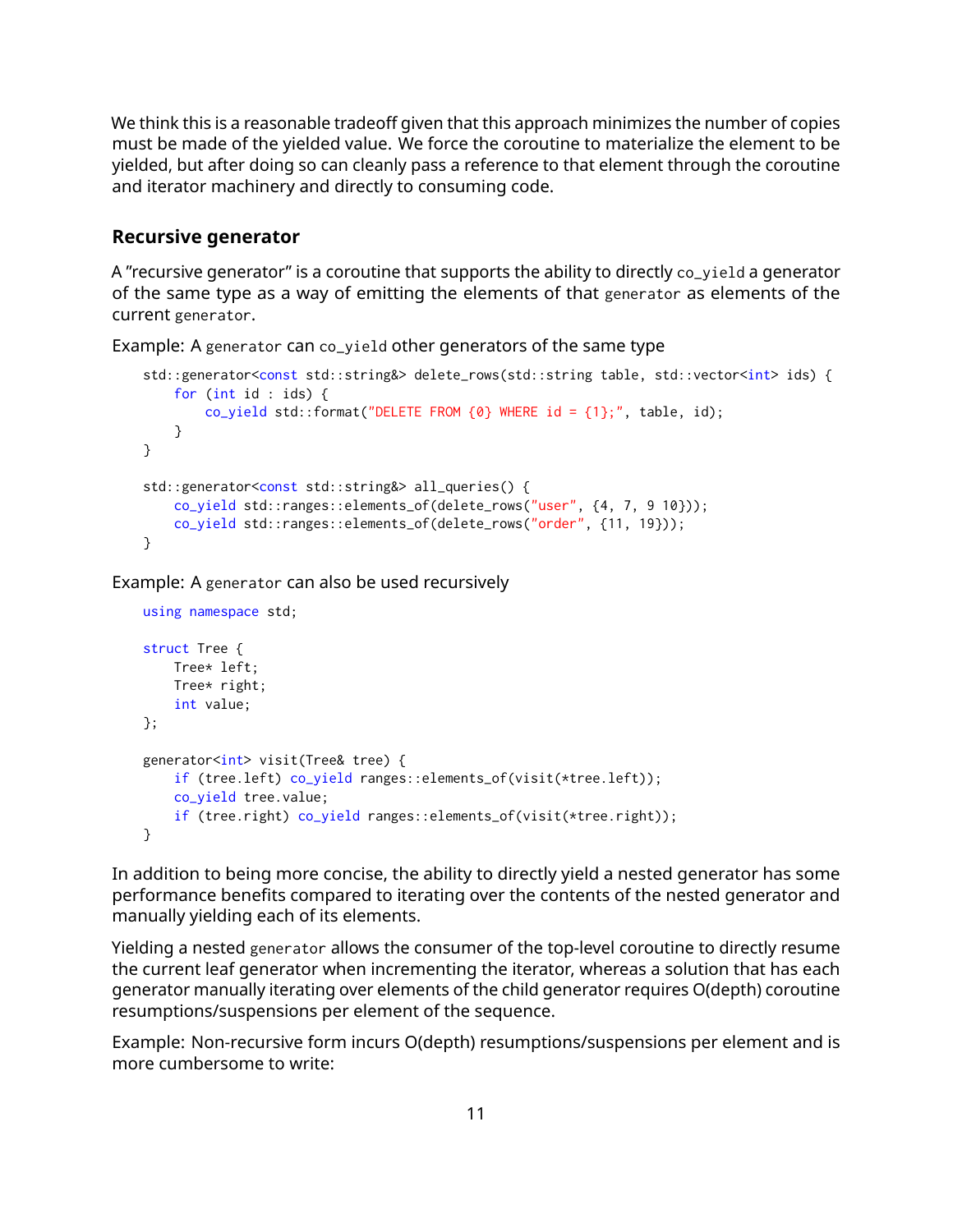```
using namespace std;
generator<int> slow_visit(Tree& tree) {
    if (tree.left) {
        for (int x : ranges::elements_of(visit(*tree.left)))
            co_yield x;
    }
    co_yield tree.value;
    if (tree.right) {
        for (int x : ranges::elements_of(visit(*tree.right)))
            co_yield x;
   }
}
```
Exceptions that propagate out of the body of nested generator coroutines are rethrown into the parent coroutine from the co\_yield expression rather than propagating out of the toplevel iterator::operator++(). This follows the mental model that co\_yield someGenerator is semantically equivalent to manually iterating over the elements and yielding each element.

For example: nested\_ints() is semantically equivalent to manual\_ints()

```
std::generator<int> might_throw() {
   co_yield 0;
    throw some_error{};
}
std::generator<int> nested_ints() {
    try {
        co_yield std::ranges::elements_of(might_throw());
    } catch (const some_error&) {}
   co_yield 1;
}
// nested_ints() is semantically equivalent to the following:
std::generator<int> manual_ints() {
    try {
        for (int x : might_throw()) {
           co_yield x;
        }
    } catch (const some_error&) {}
   co_yield 1;
}
void consumer() {
    for (int x : nested_ints()) {
        std::cout << x << " "; // outputs 0 1
    }
    for (int x : manual_ints()) {
        std:: cout << x << " "; // also outputs 0 1
    }
}
```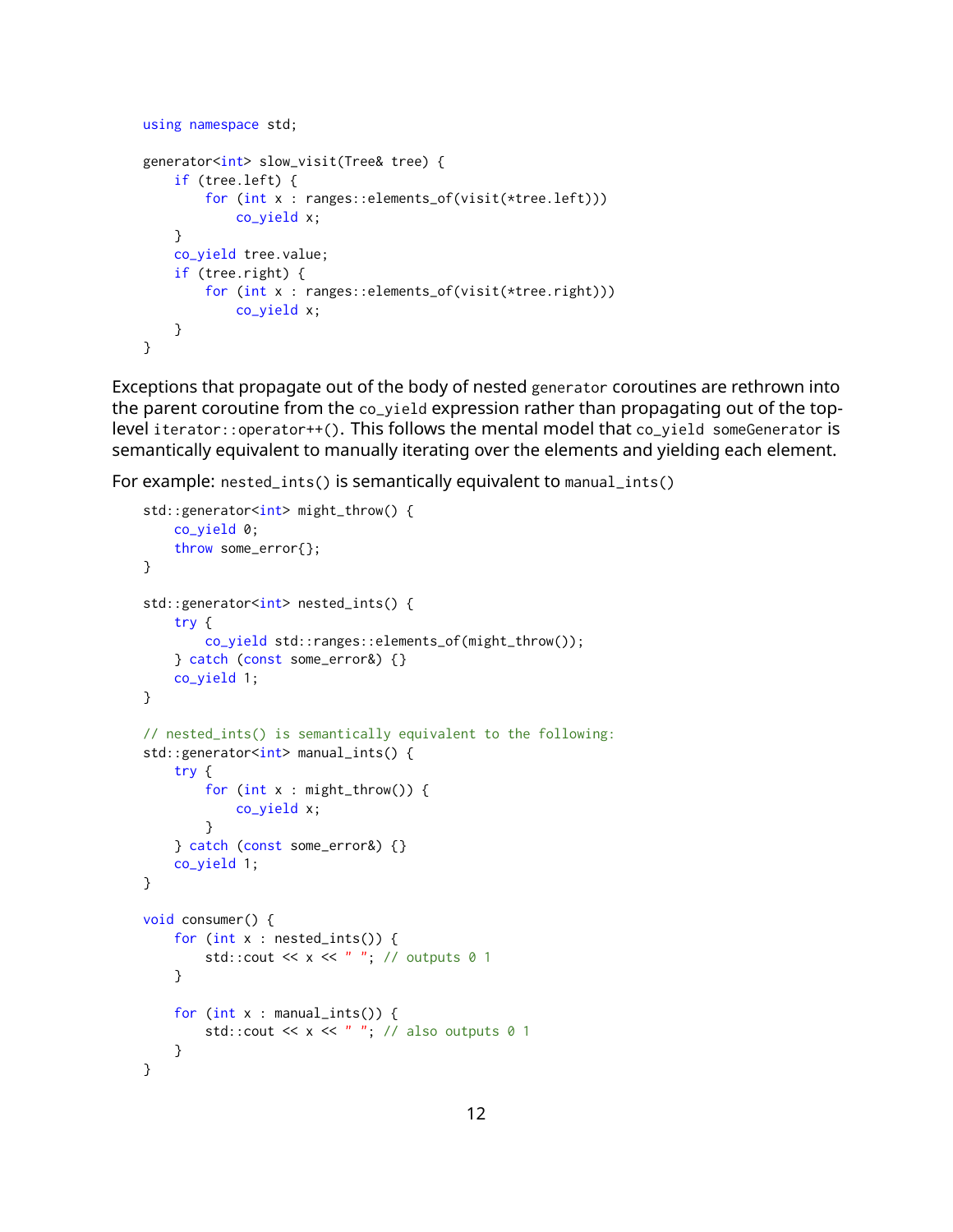### **std::ranges::elements\_of**

ranges::elements\_of is a utility function that prevents ambiguity when a nested generator type is convertible to the value type of the present generator

```
generator<int> f()
{
   co_yield 42;
}
generator<any> g()
{
   co_yield f(); // should we yield 42 or generator<int> ?
}
```
To avoid this issue, we propose that:

- co\_yield <expression> yields the value directly, and
- co\_yield elements\_of(<expression>) yields successive elements from the nested generator.

For convenience, we further propose that  $co$ -yield elements-of(x) be extended to support yielding the values of arbitrary ranges beyond generators, ie

```
std::generator<int> f()
{
     std::vector<int> v = \frac{\kappa}{1 + \kappa + \kappa + \kappa}co_yield std::ranges::elements_of(v);
}
```
# **Symmetric transfer**

The recursive form can be implemented efficiently with symmetric transfer. Earlier works in [\[CppCoro\]](#page-28-4) implemented this feature in a distinct recursive\_generator type.

However, it appears that a single type is reasonably efficient thanks to HALO optimizations and symmetric transfer. The memory cost of that feature is two extra pointers per generator $^1\!\!$  $^1\!\!$  $^1\!\!$  . It is difficult to evaluate the runtime cost of our design given the current coroutine support in compilers. However our tests show no noticeable difference between a generator and a recursive\_generator which is called non-recursively. It is worth noting that the proposed design makes sure that HALO [\[8\]](#page-28-5) optimizations are possible.

While we think a single generator type is sufficient and offers a better API, there are three options:

• A single generator type supporting recursive calls (this proposal).

<span id="page-12-0"></span> $1$ The two pointers in our implementation have non-overlapping active times; we believe the pair can be optimized into a single pointer's space with some bit hacking to store a discriminator in the unused lower bits.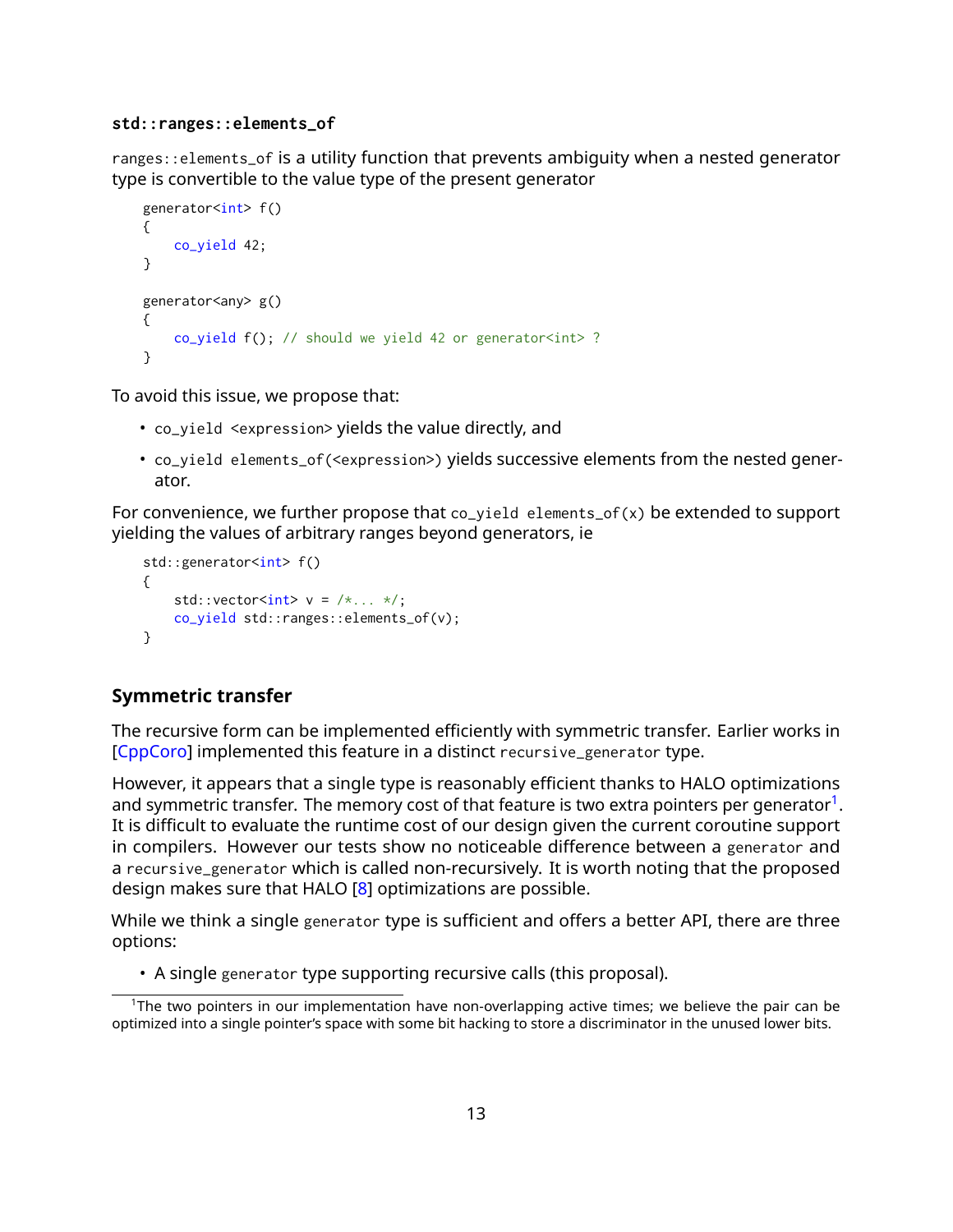- A separate type recursive\_generator that can yield values from either a recursive\_ generator or a generator. That may offer very negligible performance benefits, same memory usage.
- A separate recursive\_generator type which can only yield values from other recursive\_ generators.

That third option would make the following ill-formed:

```
generator<int> f();
recursive_generator<int> g() {
   co_yield f(); // incompatible types
}
```
Instead you would need to write:

```
recursive_generator<int> g() {
  for (int x : f()) co_yield x;
}
```
Such a limitation can make it difficult to decide at the time of writing a generator coroutine whether or not you should return a generator or recursive\_generator as you may not know at the time whether or not this particular generator will be used within recursive\_ generator or not.

If you choose the generator return-type and then later someone wants to yield its elements from a recursive\_generator then you either need to manually yield its elements one-by-one or use a helper function that adapts the generator into a recursive\_generator. Both of these options can add runtime cost compared to the case where the generator was originally written to return a recursive\_generator, as it requires two coroutine resumptions per element instead of a single coroutine resumption.

Because of these limitations, we are not recommending this approach.

Symmetric transfer is possible for different generator types as long as the reference type is the same, aka, different value type or allocator type does not preclude symmetric transfer (see the section on allocators).

# **Allocator support**

In line with the design exploration done in section 2 of  $P1681R0$  [\[6\]](#page-28-6), std: : generator supports both stateless and stateful allocators and strives to minimize the interface verbosity for stateless allocators by templating both the generator itself and the promise\_type's new operator on the allocator type. Details for this interface are found in [P1681R0](https://wg21.link/P1681R0) [\[6\]](#page-28-6).

coroutine\_parameter\_preview\_t such as discussed in section 3 of [P1681R0](https://wg21.link/P1681R0) [\[6\]](#page-28-6) has not been explored in this paper.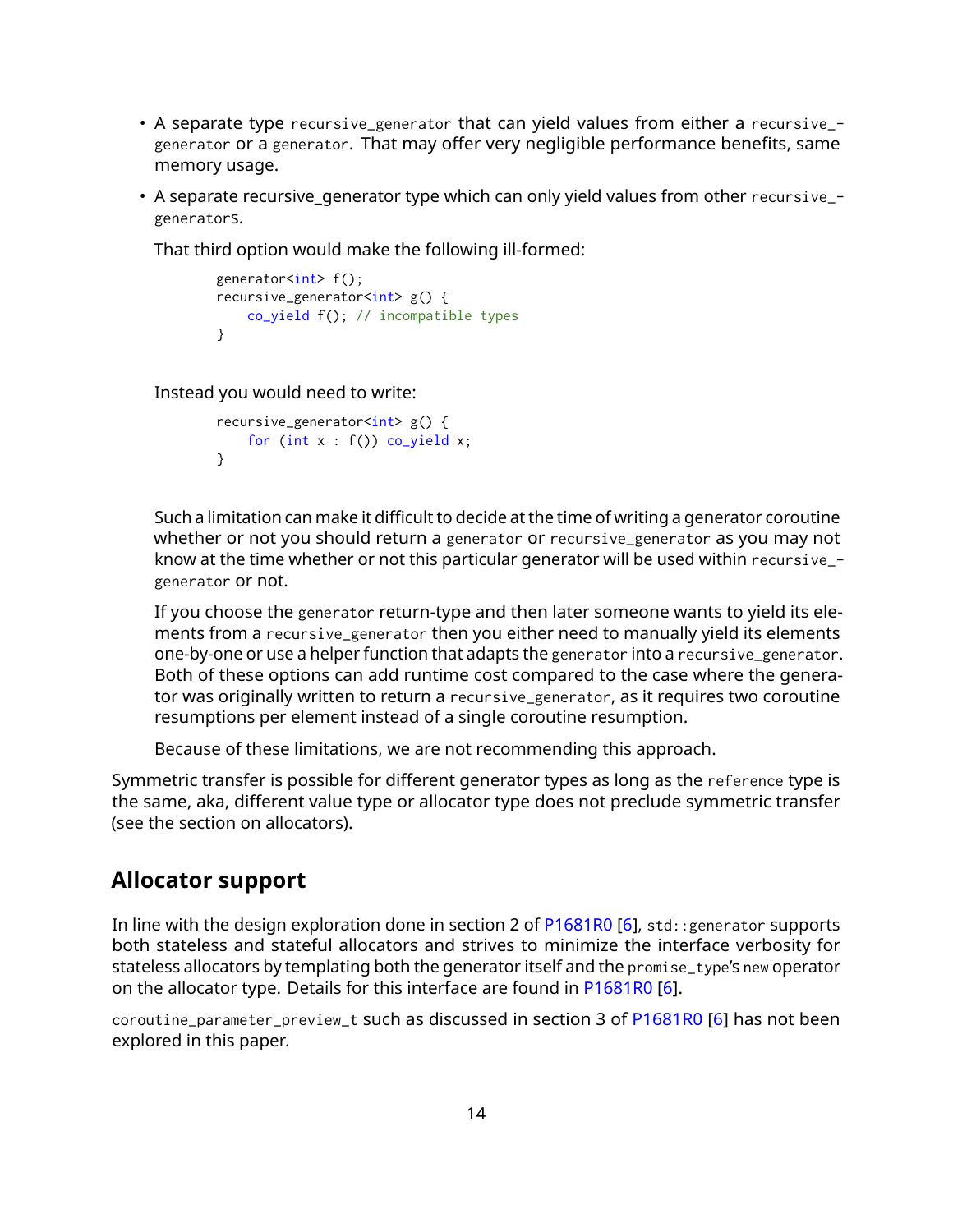```
std::generator<int> stateless_example() {
   co_yield 42;
}
template <class Allocator>
std::generator<int> allocator_example(std::allocator_arg_t, Allocator alloc) {
   co_yield 42;
}
my_allocator<std::byte> alloc;
input_range auto rng = allocator_example(std::allocator_arg, alloc);
```
The proposed interface requires that, if an allocator is provided, it is the second argument to the coroutine function, immediately preceded by an instance of  $std$ ::allocator\_arg\_t. This approach is necessary to distinguish the allocator desired to allocate the coroutine state from allocators whose purpose is to be used in the body of the coroutine function. The required argument order might be a limitation if any other argument is required to be the first. However, we cannot think of any scenario where that would be the case.

We think it is important that all standard and user coroutine types can accommodate similar interfaces for allocator support. In fact, the implementation for that allocator support can be shared amongst generator, lazy, and other standard types.

# **By default std::generator type erases the allocator type, and uses std::allocator unless an allocator is provided to the coroutine function**. Then:

### **Type erased allocator(default)**

template <class Allocator> std::generator<int> f(std::allocator\_arg\_t, Allocator alloc) {}

```
f(std::allocator_arg, my_alloc{});
```
Returns a generator of type std:: generator<int, void, void> where the final void denotes that the allocator is type erased. The allocator is stored in the same allocation as the coroutine state if it is stateful or not default constructible; a pointer is always stored so that the deallocate method of the type erased allocator can be called.

### **No allocator**

```
std::generator<int> f() {}
f();
```
Again, returns a generator of type std::generator<int, void, void> where the final void denotes that the allocator is type erased. A pointer is stored so that the deallocate method of the type-erased allocator can be called, but the default allocator (std::allocator) need not be stored since it is stateless.

### **Explicit stateless allocator**

```
std::generator<int, void, std::stateless_allocator<int>>f(){}
f();
```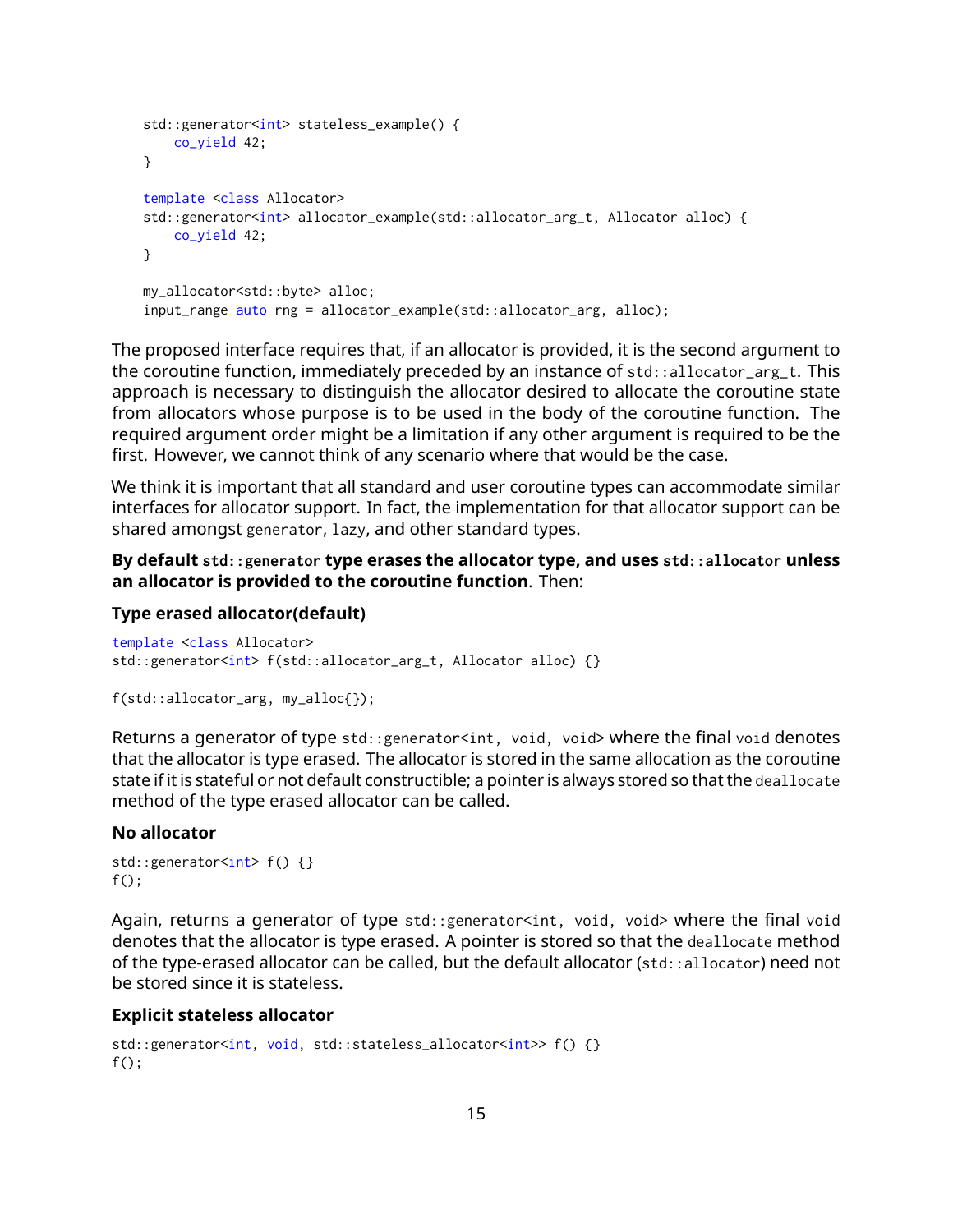No extra storage is used for the allocator because it is stateless.

# **Explicit stateful allocator**

```
std::generator<int, void, some_stateful_allocator<int>>
    f(std::allocator_arg_t, some_stateful_allocator<int> alloc) {}
f(std::allocator_arg, some_allocator); // must be convertible to some_stateful_allocator
```
The allocator is copied in the coroutine state.

# **Can we postpone adding allocator support?**

A case can be made that allocator support could be added to std::generator later. However, because the proposed design has the allocator as a template parameter, adding allocator after std::generator ships would represent an ABI break. We recommend that we add allocator support as proposed in this paper now and make sure that the design remains consistent as work on std::lazy is made in this cycle. However, it would be possible to extend support for different mechanisms (such as presented in section 3 of [P1681R0](https://wg21.link/P1681R0) [\[6\]](#page-28-6) later.

# **Interaction of symmetric transfer and allocator support**

The allocator must necessarily be part of a coroutine's promise type since implementations query the promise for allocation functions. Nonetheless, it would seem silly for a generator to be unable to nest another generator with identical element type but differing allocator. For that matter, even differing value types shouldn't be problematic: the only interface between the generator and the coroutine it wraps that differs depending on the type arguments to generator is yield\_value. Ideally, generators would be able to recurse into other generators whose yield\_value has the same parameter type even if all three template arguments to generator differ.

Our implementation uses a base class to implement the non-allocation behaviors for generator's promise type so that generators with different allocator types can yield each other. Doing so, however, requires that we partially erase the type of a coroutine\_handle so we can resume it later knowing only that its promise type derives from a particular base.

There are at least two ways to implement this partial type erasure:

- Storing a pointer in the common base to a component with full type knowledge, which can then resume the targeted coroutine,
- Relax the preconditions on some of the coroutine\_handle functions to allow conversion from coroutine\_handle<void> to coroutine\_handle<T> when the source's corresponding address() value was obtained from a coroutine\_handle referring to a coroutine whose promise object is pointer-interconvertible with an object of type T.

Our current plan is to standardize the intent to allow yielding nested generators with different allocator and value types, leaving the details of the implementation unspecified, and to later separately propose the changes to coroutine\_handle that enable that implementation to be maximally efficient.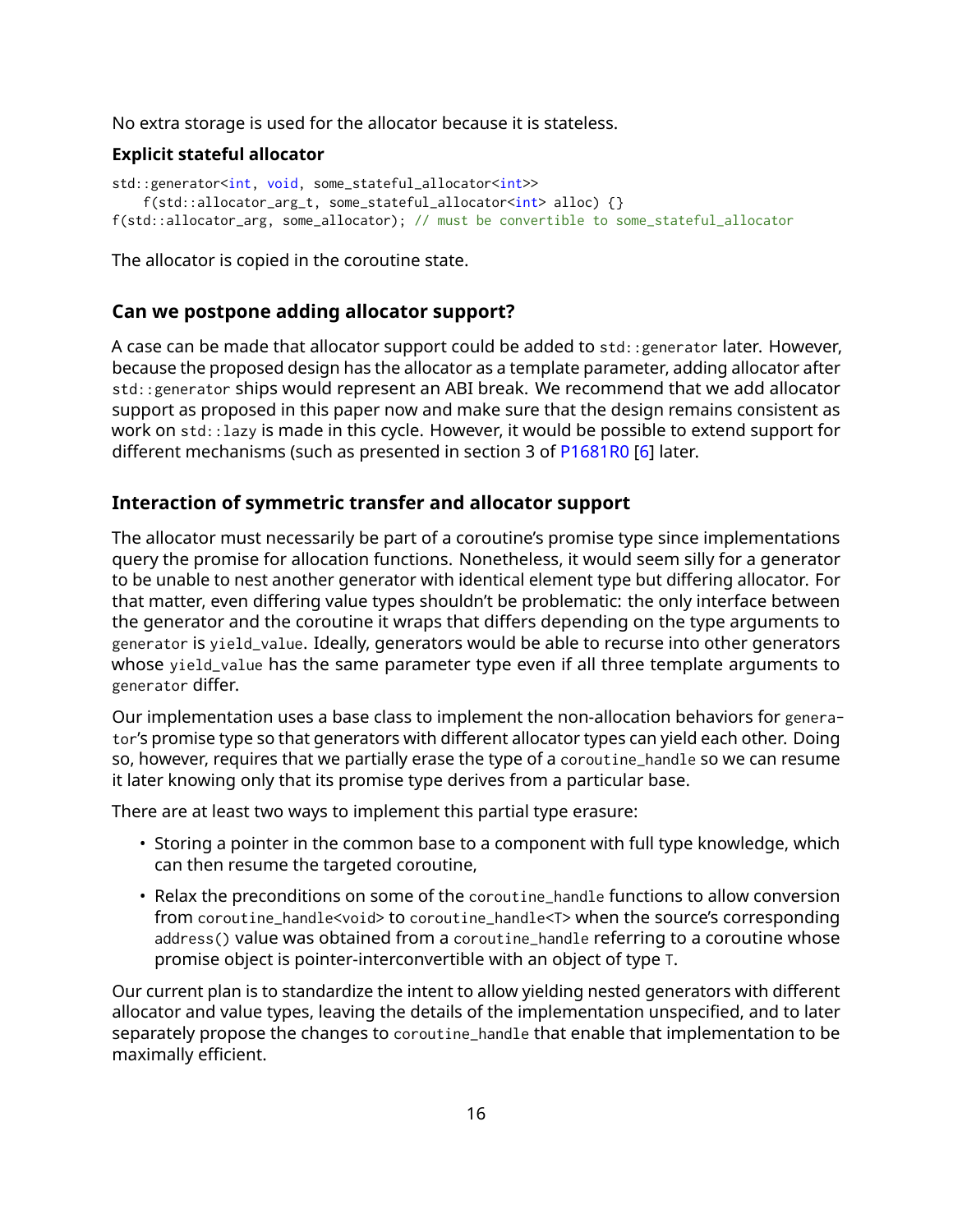# **Implementation and experience**

generator has been provided as part of cppcoro and folly. However, cppcoro offers a separate recursive\_generator type, which is different than the proposed design.

Folly uses a single generator type, which can be recursive but doesn't implement symmetric transfer. Despite that, Folly users found the use of Folly::: Generator to be a lot more efficient than the eager algorithm they replaced with it.

ranges-v3 also implements a generator type, which is never recursive and predates the work on move-only views and iterators [\[1\]](#page-28-7), [\[2\]](#page-28-8) which forces this implementation to ref-count the coroutine handler.

Our implementation [\[Implementation\]](#page-28-9) consists of a single type that takes advantage of symmetric transfer to implement recursion - it notably works well with three different major standard libraries.

# **Performance & benchmarks**

[ *Note:* These benchmark results are fairly dated now - roughly a year old - and should be taken with a grain of salt. *— end note* ]

Because implementations are still being perfected, and because performance is extremely dependant on whether HALO optimization (see [P0981R0](https://wg21.link/P0981R0) [\[8\]](#page-28-5)) occurs, it is difficult at this time to make definitive statements about the performance of the proposed design.

At the time of the writing of this paper, Clang is able to inline non-nested coroutines whether the implementation supports nested coroutines or not, while GCC never performs HALO optimization.

When the coroutine is not inlined, support for recursion does not noticeably impact performance. And, when the coroutine yields another generator, the performance of the recursive version is noticeably faster than yielding each element of the range. This is especially noticeable with deep recursion.

|                            | Clang      | Clang ST <sup>1</sup> | GCC      | GCC ST <sup>1</sup> | <b>MSVC</b> | MSVC ST <sup>1</sup> |
|----------------------------|------------|-----------------------|----------|---------------------|-------------|----------------------|
| Single value               | (1) 0.235  | $(2)$ 2.36            | 12.4     | 13.4                | 61.9        | 63.7                 |
| Single value, noinline (3) | 13.5       | 13.1                  | 14.      | 15.2                | 63.8        | 64.4                 |
| Deep nesting               | 43670266.0 | $(4)$ 427955.0        | 58801348 | 338736              | 224052033   | 4760914              |

<sup>1</sup> Symmetric transfer.

The values are expressed in nanoseconds. However, please note that the comparison of the same result across compiler is not meaningful, notably because the MSVC results were obtained on different hardware. That being said, we observe:

- Only Clang can perform constant folding of values yielded by simple coroutine (1)
- When the generator supports symmetric transfer, clang is not able to fully inline the generator construction, but HALO is still performed (2).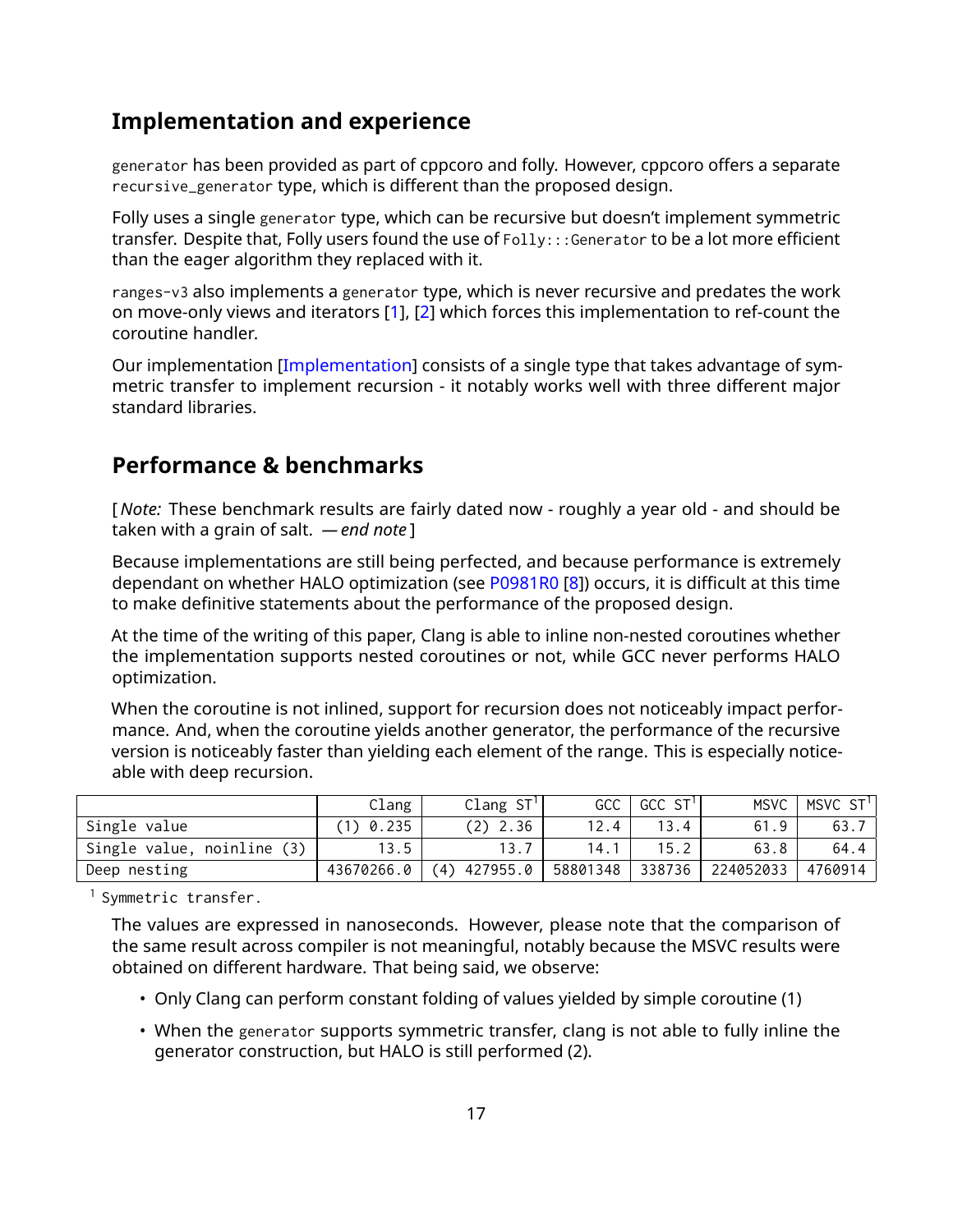- When HALO is not performed, the relative performance of both approaches is similar (3).
- Supporting recursion is greatly beneficial to nested/recursive algorithms (4).

The code for these benchmarks, as well as more detailed results, can be found on [Github.](https://github.com/cor3ntin/coro_benchmark)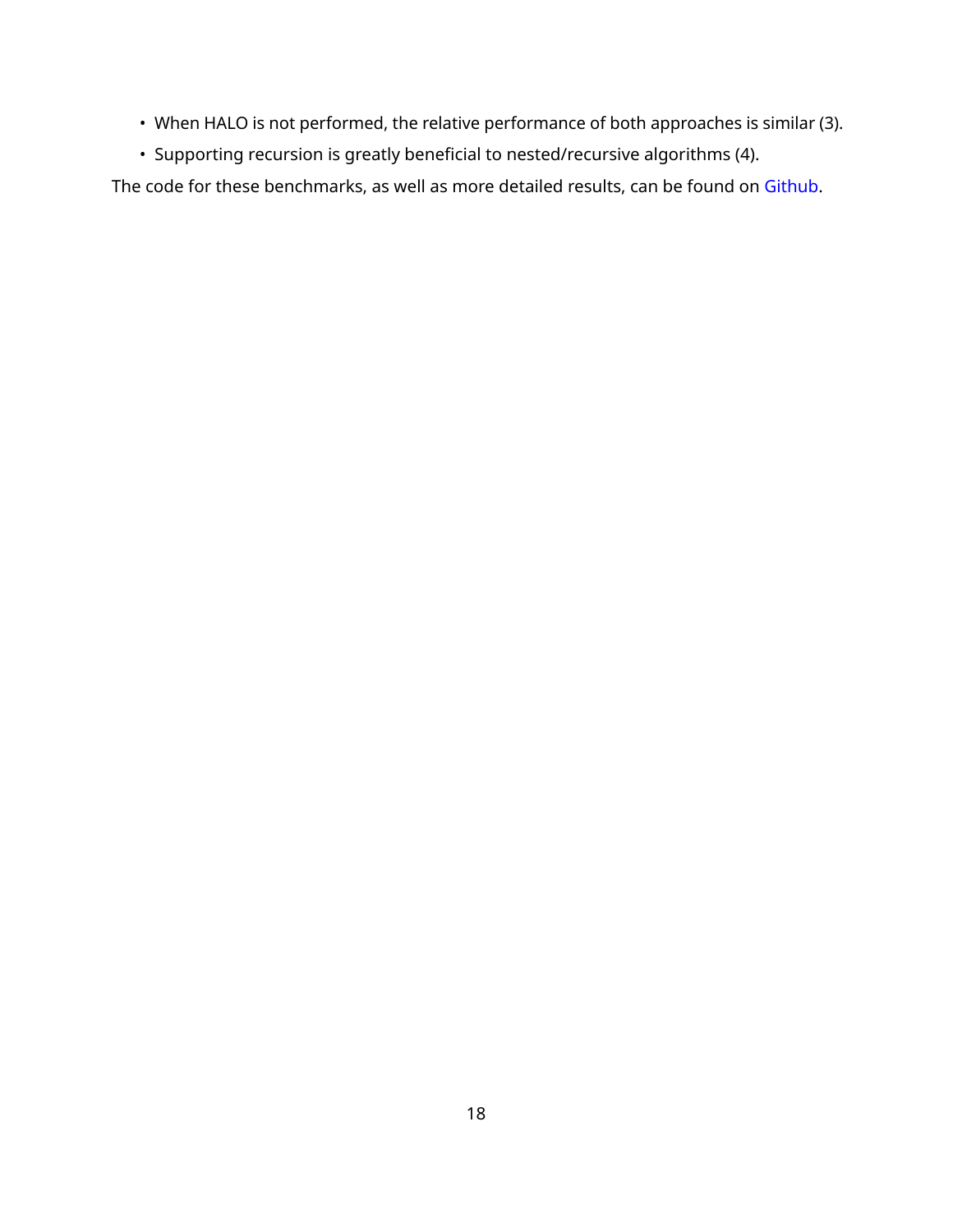# **Wording**

Drafting Note: Wording is relative to Working Draft N4901 [\[5\]](#page-28-10). Insert in lexicographical order in [version.syn] (updating YYYYXXL to the date of merge): #define \_\_cpp\_lib\_generator YYYYXXL // also in <generator>

Drafting Note: Modify [ranges.general] as follows:

# **?**

This Clause describes components for dealing with ranges of elements.

The following subclauses describe range and view requirements, and components for range primitives and range generators as summarized in Table [tab:range.summary].

Drafting Note: Add a new row at the end of [tab:range.summary] "Range generators" with header <generator> referring to the new subclause [coroutine.generator] added below.

Drafting Note: Add the declaration of ranges::elements\_of to the <ranges> synopsis:

### **?Header <ranges> synopsis [ranges.syn]**

namespace std::ranges { [...] template<input\_or\_output\_iterator I, sentinel\_for<I> S, subrange\_kind K> inline constexpr bool enable\_borrowed\_range<subrange<I, S, K>> = true; // [range.dangling], dangling iterator handling struct dangling; // [elementsof.overview], class template elements\_of template<range R, class Allocator = allocator<br/>shyte>> struct elements\_of; template<range R>

using borrowed\_iterator\_t = conditional\_t<borrowed\_range<R>, iterator\_t<R>, dangling>;

[...] }

Drafting Note: Insert the following new subclause immediately after [range.dangling]:

### **?class template elements\_of [ranges.elementsof]**

### **? Overview [ranges.elementsof.overview]**

Specializations of elements\_of encapsulate a range and act as a tag in overload sets to disambiguate when a range should be treated as a sequence rather than a single value.

[ *Example:*

# **General [ranges.general]**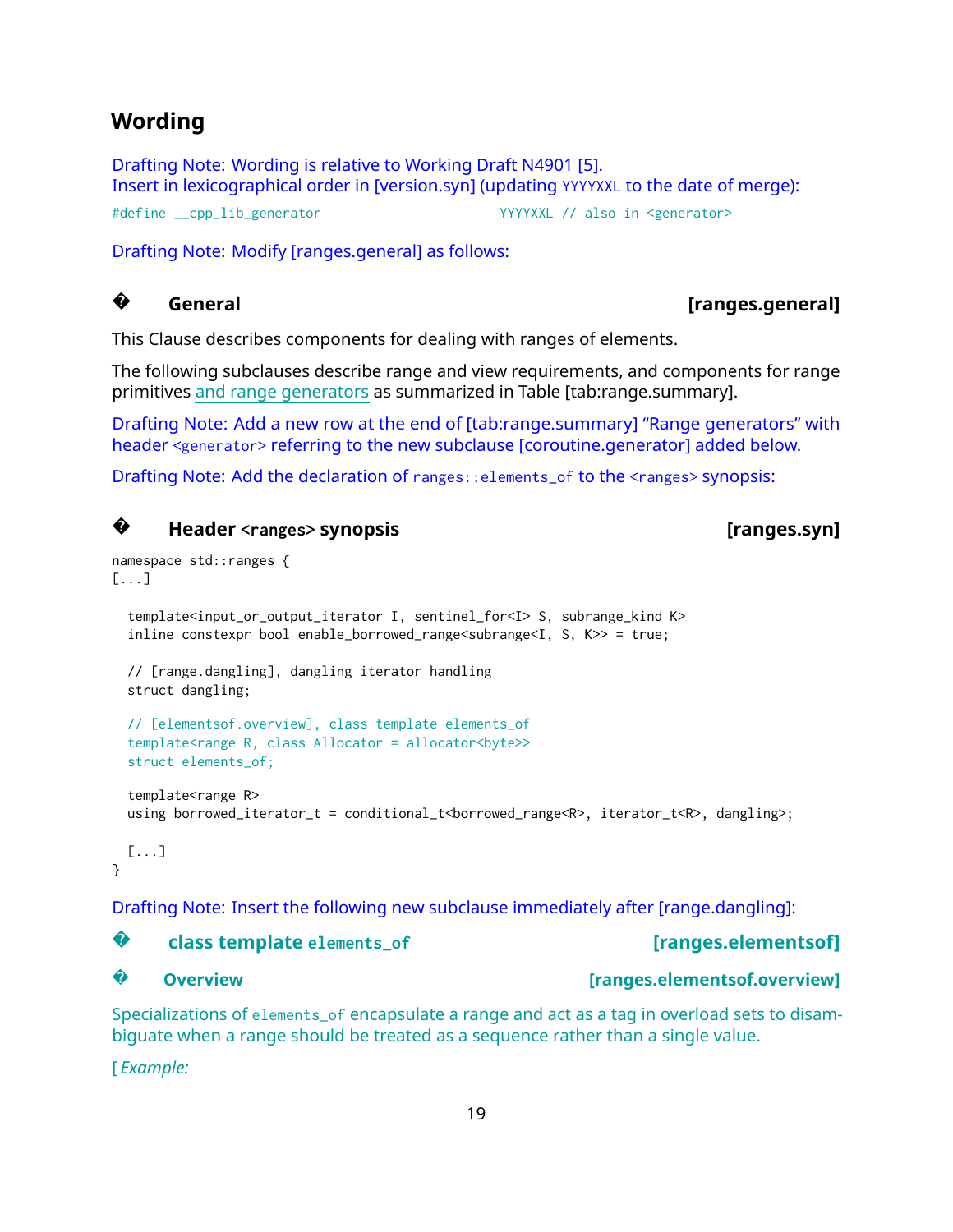```
std::generator<any> f(std::ranges::input_range auto&& rng) {
            co_yield rng; // yield rng as a single value
            co_yield std::ranges::elements_of(rng); // yield each element of rng
        }
— end example ]
namespace std::ranges {
  template<range R, class Allocator = allocator<br/>shyte>>
  struct elements of {
   R range;
    [[no_unique_address]] Allocator allocator{};
  };
  template<class R, class Allocator = allocator<byte>>
 elements_of(R&&, Allocator = {}) -> elements_of<R&&, Allocator>;
}
```
Drafting Note: Add the following subclause to the end of [ranges]:

# **?**

# **Range Generators [coroutine.generator]**

# **?**

**Overview [coroutine.generator.overview]**

generator presents a view of the elements yielded by the evaluation of a coroutine.

A generator generates a sequence of elements by repeatedly resuming the coroutine it was returned from. When the coroutine is resumed, it is executed until it reaches either a co\_ yield statement or the end of the coroutine. Elements of the sequence are produced by the coroutine each time a co\_yield statement is evaluated. When the co\_yield statement is of the form co\_yield elements\_of(rng), each element of the range rng is successively produced as an element of the generator.

[ *Example:*

```
std:: generator<int> iota(int start = \theta) {
   while (true)
       co_yield start++;
}
void f() {
   for (auto i : iota() | std::views::take(3))
        std::cout << i << ' '; // prints 0 1 2
}
```
*— end example* ]



**Header <generator> synopsis [generator.syn]**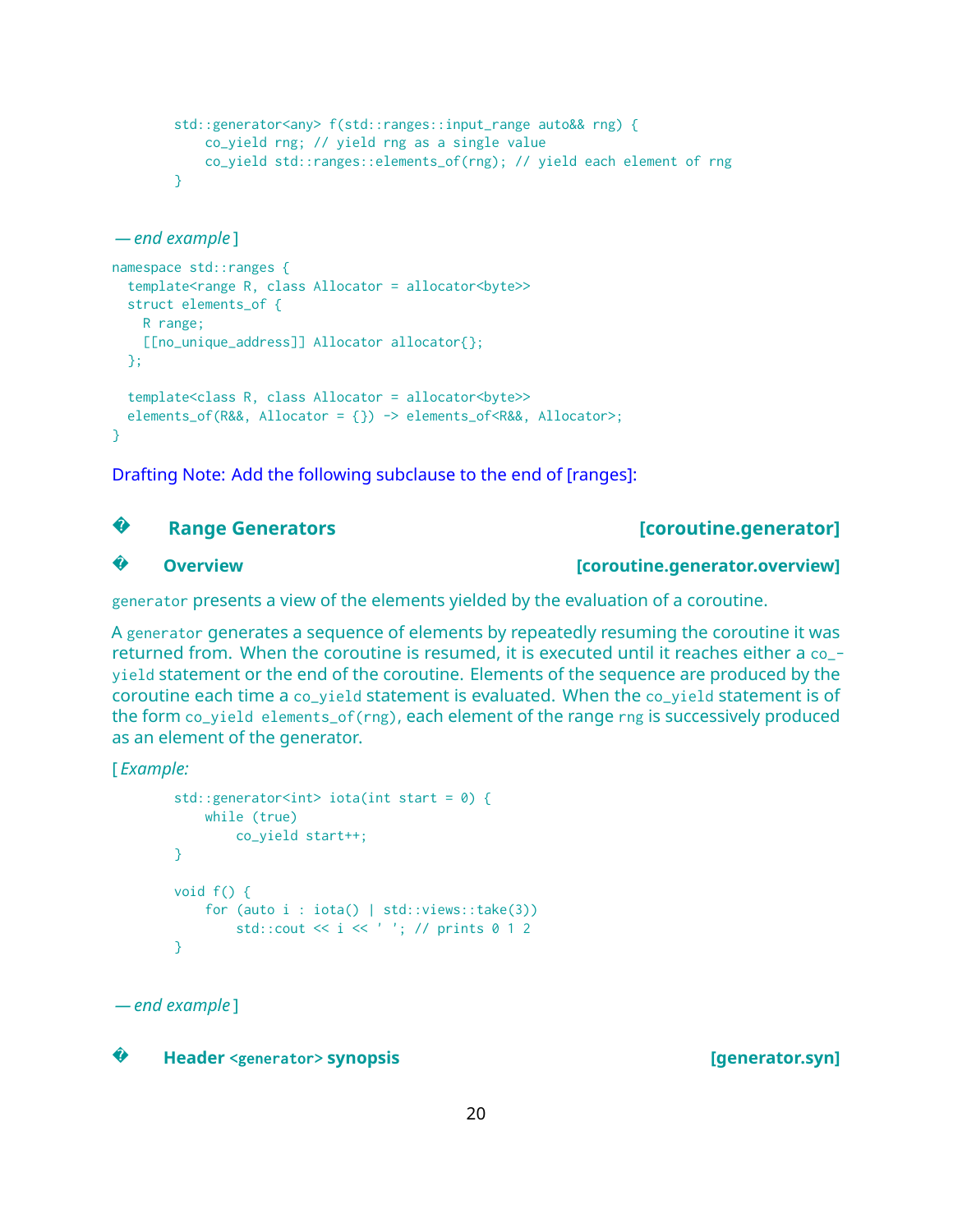```
#include <coroutine>
#include <ranges>
namespace std {
 // [coroutine.generator.class], class template generator
 template<class R, class V = void, class Allocator = void>
 class generator;
 template<class R, class V, class Allocator>
 constexpr bool ranges::enable_view<generator<R, V, Allocator>> = true;
}
```
# **?**

### **Class template** generator **and intervalse in the contract of the coronal contract class [Coroutine.generator.class]**

```
namespace std {
  template<class R, class V = void, class Allocator = void>
 class generator {
   using value = // exposition only
     conditional_t<is_void_v<V>, remove_cvref_t<R>, V>;
   using reference = // exposition only
     conditional_t<is_void_v<V>, R&&, R>;
   class iterator; // exposition only
 public:
   using yielded =
     conditional_t<is_reference_v<reference>, reference, const reference&>;
    class promise_type;
    generator(const generator&) = delete;
    generator(generator&& other) noexcept;
    ~generator();
    generator& operator=(const generator&) = delete;
    generator& operator=(generator&& other) noexcept;
    iterator begin();
    default_sentinel_t end() const noexcept;
 private:
    explicit generator(coroutine_handle<promise_type> coroutine) noexcept; // exposition only
   coroutine_handle<promise_type> coroutine_ = nullptr; // exposition only
 };
}
```
*Mandates:* value is a cv-unqualified object type.

*Mandates:* reference is either a reference type, or a cv-unqualified object type that models copy\_constructible.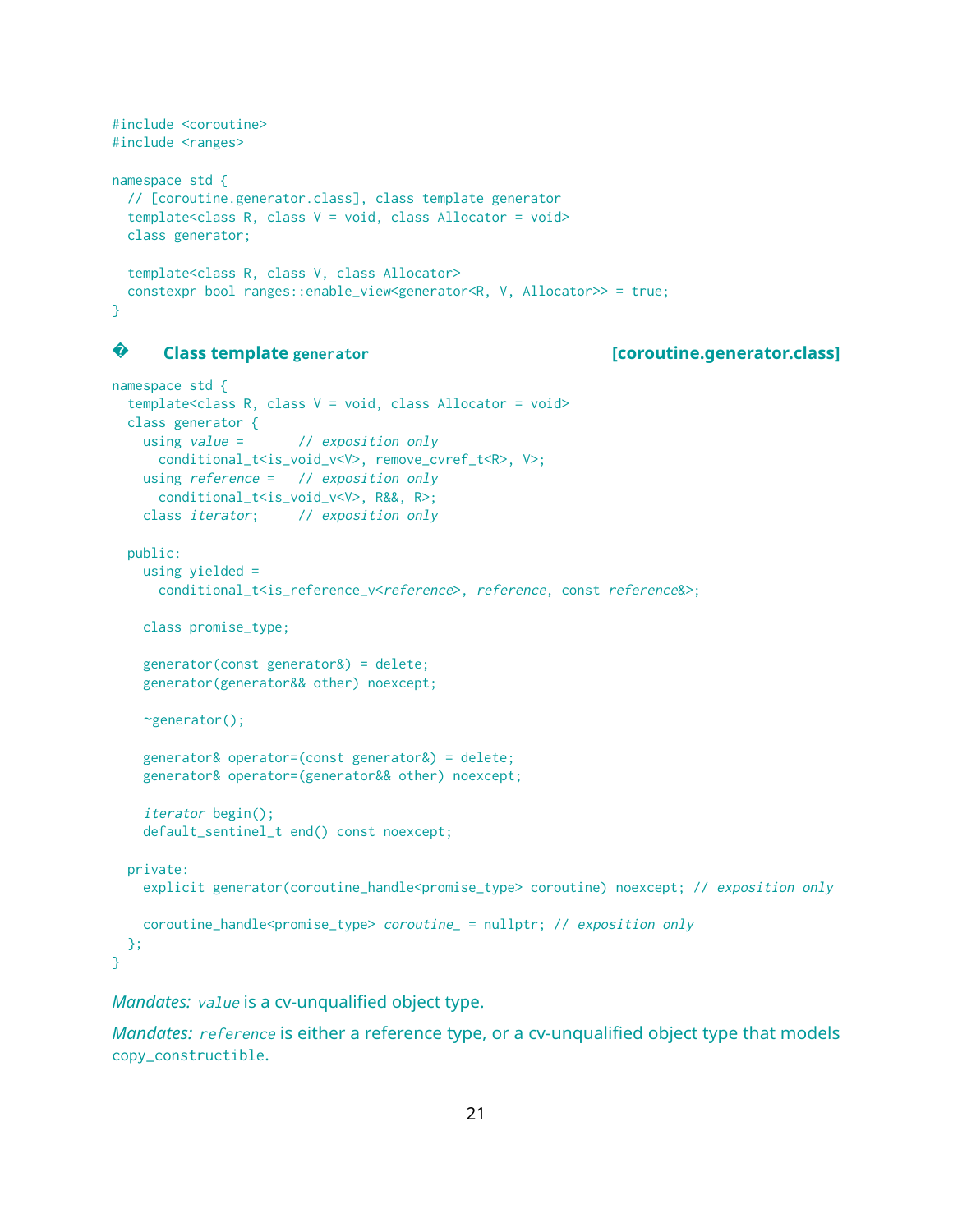Allocator shall be void, or shall meet the Cpp17Allocator requirements.

*Mandates:* Let RRef denote remove\_reference\_t<reference>&& if reference is a reference type, or reference otherwise. Each of:

- common\_reference\_with<reference&&, value&>,
- common\_reference\_with<reference&&, RRef&&>, and
- common\_reference\_with<RRef&&, const value&>

is modeled. [ *Note:* These requirements ensure the exposition-only iterator type can model indirectly\_readable and thus input\_iterator. *— end note* ]

Specializations of generator model view and input\_range.

The behavior of a program that adds a specialization for generator is undefined.

An instance of generator has an associated stack of coroutines, which is initially empty. A coroutine is associated with at most one generator instance at a given time.

# **?**

# **Members [generator.members]**

explicit generator(coroutine\_handle<promise\_type> coro) noexcept;

Initializes coroutine\_ with coro.

```
generator(generator&& other) noexcept;
```
Initializes coroutine\_ with exchange(other.coroutine\_, {}).

```
~generator();
```
*Effects:* Equivalent to:

```
if (coroutine_) {
  coroutine_.destroy();
}
```
generator& operator=(generator&& that) noexcept;

*Effects:* Equivalent to:

```
if (auto old = exchange(coroutine_, exchange(that.coroutine_, {}))) {
 old.destroy();
}
```
*Returns:* \*this.

iterator begin();

*Preconditions:* coroutine\_ refers to a coroutine suspended at its initial suspend-point. *Effects:* Equivalent to: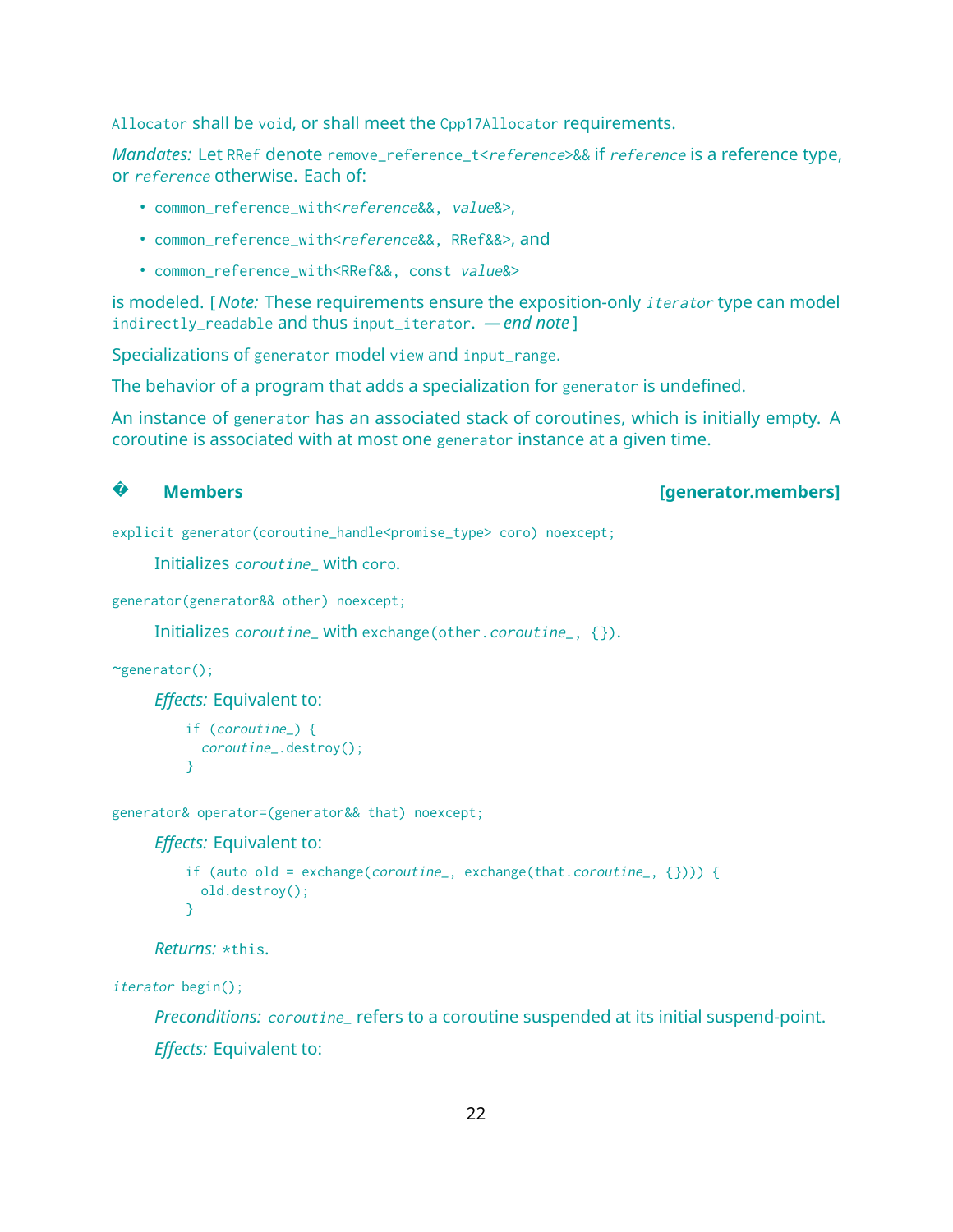```
coroutine_.resume();
return iterator(coroutine_);
```
*Remarks:* This function pushes coroutine\_ onto the generator's empty stack of associated coroutines.

[ *Note:* A program that calls begin more than once on the same generator has undefined behavior. *— end note* ]

default\_sentinel\_t end() const noexcept;

*Returns:* default\_sentinel.

### **?**

**class generator::promise\_type [coroutine.generator.promise]**

```
template<class R, class V, class Allocator>
class generator<R, V, Allocator>::promise_type {
 friend generator;
 add_pointer_t<yielded> value_ = nullptr; // exposition only
public:
 generator get_return_object() noexcept;
 suspend_always initial_suspend() noexcept;
 auto final_suspend() noexcept;
 suspend_always yield_value(yielded value) noexcept;
  template<class Y = remove_reference_t<yielded>>
   requires is_rvalue_reference_v<yielded> &&
     constructible_from<remove_cvref_t<yielded>, const Y&>
       auto yield_value(const type_identity_t<Y>& lvalue);
  template<class R2, class V2, class Alloc2, class Unused>
    requires same_as<typename generator<T2, V2, Alloc2>::yielded, yielded>
      auto yield_value(ranges::elements_of<generator<T2, V2, Alloc2>&&, Unused> g) noexcept;
  template<ranges::input_range Rng, class Alloc2>
    requires convertible_to<ranges::range_reference_t<Rng>, yielded>
      auto yield_value(ranges::elements_of<Rng, Alloc2> r) noexcept;
 void await_transform() = delete;
 void return_void() noexcept {}
 void unhandled_exception();
  static void* operator new(size_t size)
    requires same_as<Allocator, void> || default_initializable<Allocator>;
```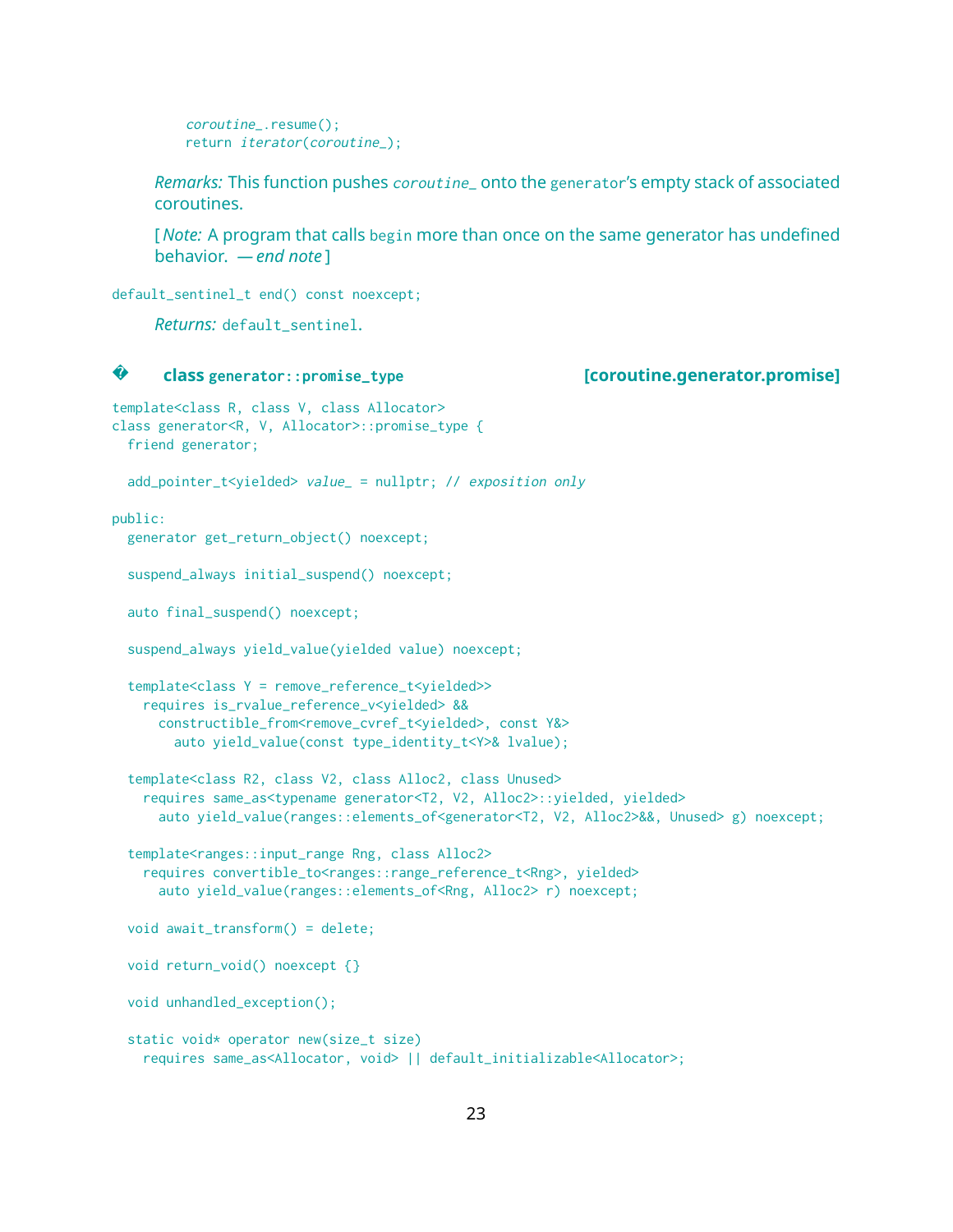```
template<class Alloc, class... Args>
    requires same_as<Allocator, void> || convertible_to<Alloc, Allocator>
      static void* operator new(size_t size, allocator_arg_t, Alloc&& alloc, Args&...);
  template<class This, class Alloc, class... Args>
   requires same_as<Allocator, void> || convertible_to<Alloc, Allocator>
      static void* operator new(size_t size, This&, allocator_arg_t, Alloc&& alloc, Args&...);
 static void operator delete(void* pointer, size_t size) noexcept;
};
```

```
generator get_return_object() noexcept;
```
*Returns:* generator{coroutine\_handle<promise\_type>::from\_promise(\*this)}.

```
suspend_always initial_suspend() noexcept;
```
*Returns:* {}.

auto final\_suspend() noexcept;

*Preconditions:* The coroutine whose promise object is \*this is at the top of the stack of associated coroutines of some generator instance x.

*Returns:* An awaitable object of unspecified type whose member await\_suspend removes the coroutine whose promise is  $*$ this from the top of  $x$ 's stack of associated coroutines, and resumes execution of the new top-of-stack coroutine, if any.

```
suspend_always yield_value(yielded x) noexcept;
```

```
Effects: Equivalent to: value_ = addressof(x).
```
*Returns:* {}.

```
template<class Y = remove_reference_t<yielded>>
 auto yield_value(const type_identity_t<Y>& lvalue)
   requires is_rvalue_reference_v<yielded> &&
     constructible_from<remove_cvref_t<yielded>, const Y&>;
```
*Returns:* An object of an unspecified awaitable type ([expr.await]) that stores an object of type remove\_cv\_t<Y> direct-non-list-initialized with lvalue, whose member functions arrange for value\_ to point at that stored object before suspending the coroutine.

*Throws:* Any exception thrown by the initialization of the stored object.

```
template<class T2, class V2, class Alloc2, class Unused>
  requires same_as<typename generator<T2, V2, Alloc2>::yielded, yielded>
    auto yield_value(ranges::elements_of<generator<T2, V2, Alloc2>&&, Unused> g) noexcept;
```
*Preconditions:* The coroutine whose promise object is \*this is at the top of the stack of associated coroutines of some generator instance x.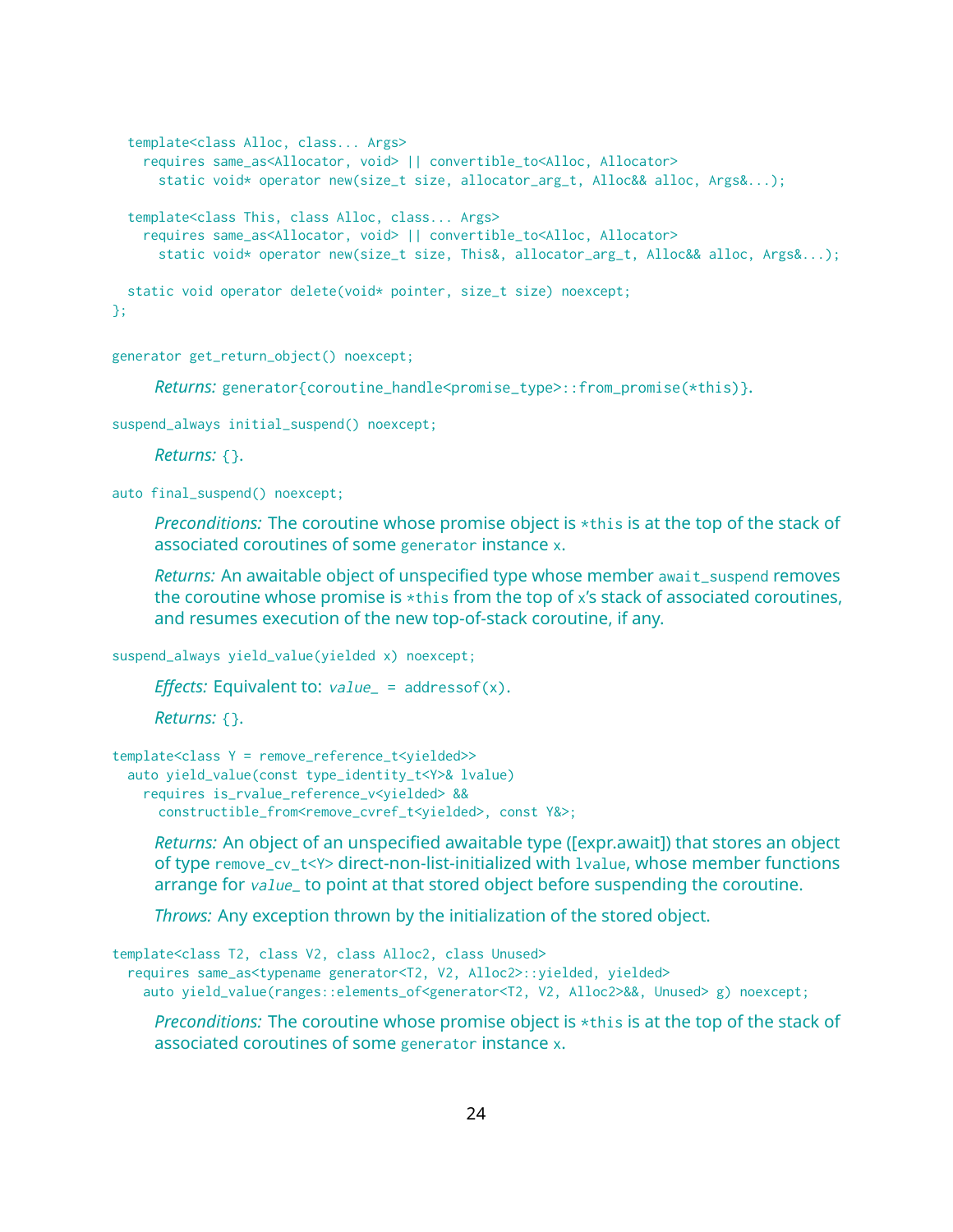Let r be an Ivalue that denotes the same object to which g. range refers.

*Returns:* An object of an unspecified awaitable type ([expr.await]) which takes ownership of the generator r, whose member await\_suspend pushes  $r$ . *coroutine*\_ atop the stack of coroutines associated with x before resuming execution of r. *coroutine\_*, and whose member await\_resume rethrows any exception captured by a call to r.*coroutine\_*-.promise()'s member unhandled\_exception.

[ *Note:* Variables with automatic storage duration in the scope of the coroutine represented by r.coroutine\_ are destroyed before variables with automatic storage duration in the scope of the coroutine whose promise object is \*this. *— end note* ]

```
template<ranges::input_range Rng, class Alloc2>
 requires convertible_to<ranges::range_reference_t<Rng>, yielded>
   auto yield_value(ranges::elements_of<Rng, Alloc2> r) noexcept;
```
### *Effects:* Equivalent to:

```
auto nested = [](allocator_arg_t, Alloc2, auto* range_ptr)
  -> generator<yielded, ranges::range_value_t<Rng>, Alloc2> {
    for (auto&& e : *range_ptr)
     co_yield static_cast<yielded>(std::forward<decltype(e)>(e));
 \mathcal{E}:
auto& rng = r.range;
return yield_value(ranges::elements_of(nested(
  allocator_arg, r.allocator, addressof(rng))));
```
void unhandled\_exception();

*Preconditions:* The coroutine whose promise object is \*this is at the top of the stack of associated coroutines of some generator instance x.

*Effects:* If the coroutine whose promise object is \*this is the sole element of x's stack of associated coroutines, equivalent to: throw. Otherwise, stores the result of current\_ exception() where it can later be retrieved and rethrown by the await\_resume member of the awaitable object returned from the yield\_value call that pushed this coroutine onto x's stack of associated coroutines.

```
static void* operator new(size_t size)
  requires same_as<Allocator, void> || default_initializable<Allocator>;
```
Let A be allocator<void> if Allocator denotes void, or Allocator otherwise. Let BAlloc be allocator\_traits<A>::template rebind\_alloc<U> where U denotes an unspecified type whose size and alignment are both \_STDCPP\_DEFAULT\_NEW\_ALIGNMENT\_\_.

*Effects:* Initializes an allocator of type BAlloc with A{}, and uses that object to allocate the smallest number of blocks that provide sufficient storage for:

- a coroutine state of size size,
- if allocator\_traits<BAlloc>::is\_always\_equal::value is false, space to store a copy of the allocator, and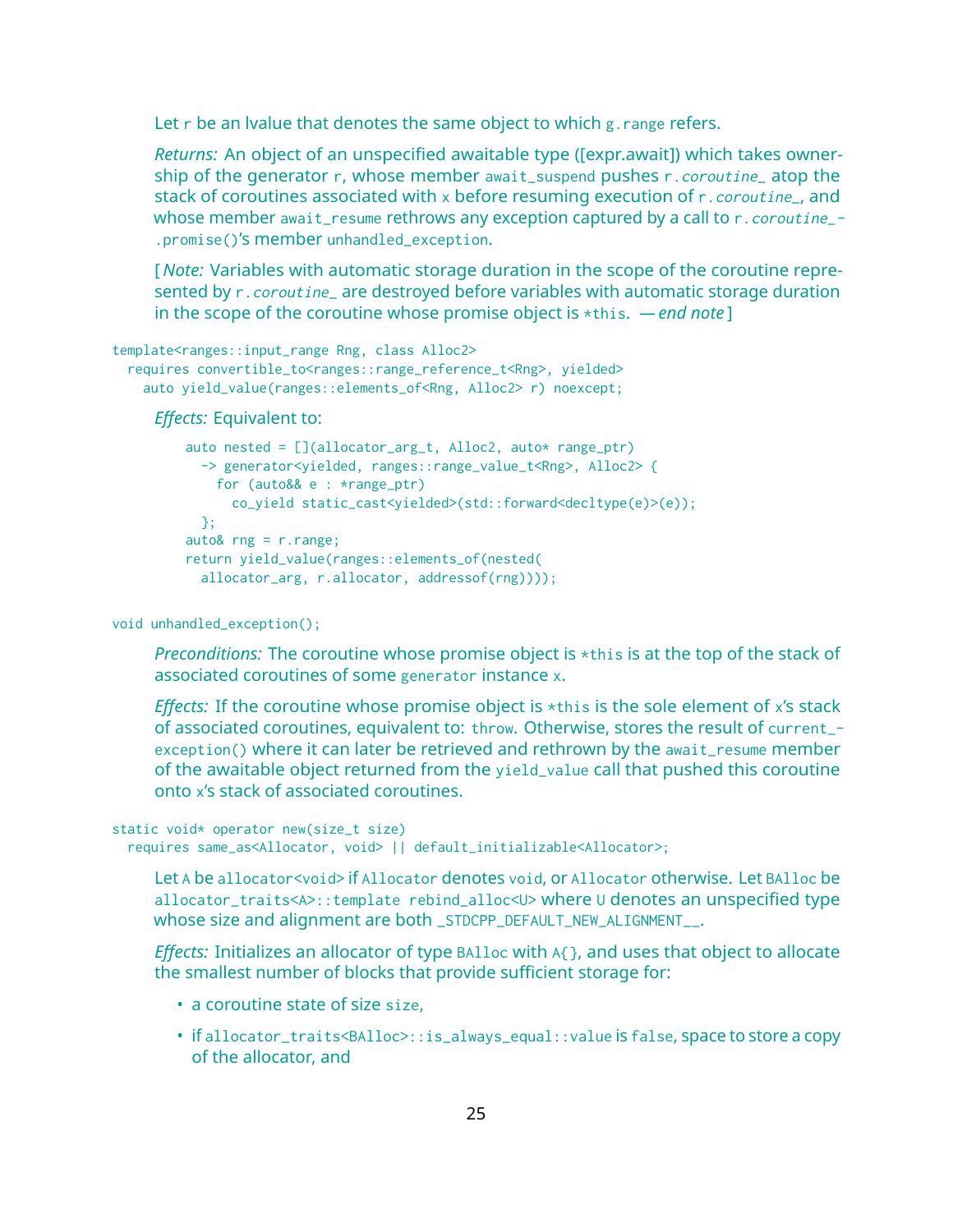• if Allocator denotes void, any additional state necessary to ensure that operator delete can later deallocate this memory block with an allocator equal to the allocator used here.

*Returns:* A pointer to the space allocated for the coroutine state.

```
template<class Alloc, class... Args>
 requires same_as<Allocator, void> || convertible_to<Alloc, Allocator>
   static void* operator new(size_t size, allocator_arg_t, Alloc&& alloc, Args&...);
template<class This, class Alloc, class... Args>
 requires same_as<Allocator, void> || convertible_to<Alloc, Allocator>
   static void* operator new(size_t size, This&, allocator_arg_t, Alloc&& alloc, Args&...);
```
Let A be allocator<void> if Allocator denotes void, or Allocator otherwise. Let BAlloc be allocator\_traits<A>::template rebind\_alloc<U> where U denotes an unspecified type whose size and alignment are both \_STDCPP\_DEFAULT\_NEW\_ALIGNMENT\_\_.

*Effects:* Initializes an allocator of type BAlloc with A(std::forward<Alloc>(alloc)), and uses that object to allocate the smallest number of blocks that provide sufficient storage for:

- a coroutine state of size size,
- if allocator\_traits<BAlloc>::is\_always\_equal::value is false or default\_initializable<BAlloc> is false, space to store a copy of the allocator, and
- if Allocator denotes void, any additional state necessary to ensure that operator delete can later deallocate this memory block with an allocator equivalent to the allocator used here.

*Returns:* A pointer to the space allocated for the coroutine state.

```
static void operator delete(void* pointer, size_t size) noexcept;
```
*Preconditions:* pointer was returned from an invocation of one of the above overloads of operator new with a size argument equal to size.

*Effects:* Deallocates the block of allocator memory that includes the coroutine state denoted by pointer using an allocator equivalent to the one that was used to allocate it.

```
Class template generator::iterator [coroutine.generator.iterator]
```

```
template<class R, class V, class Allocator>
class generator<R, V, Allocator>::iterator {
public:
   using value_type = value;
   using difference_type = ptrdiff_t;
    iterator(iterator&& other) noexcept;
```
**?**

```
iterator& operator=(iterator&& other) noexcept;
```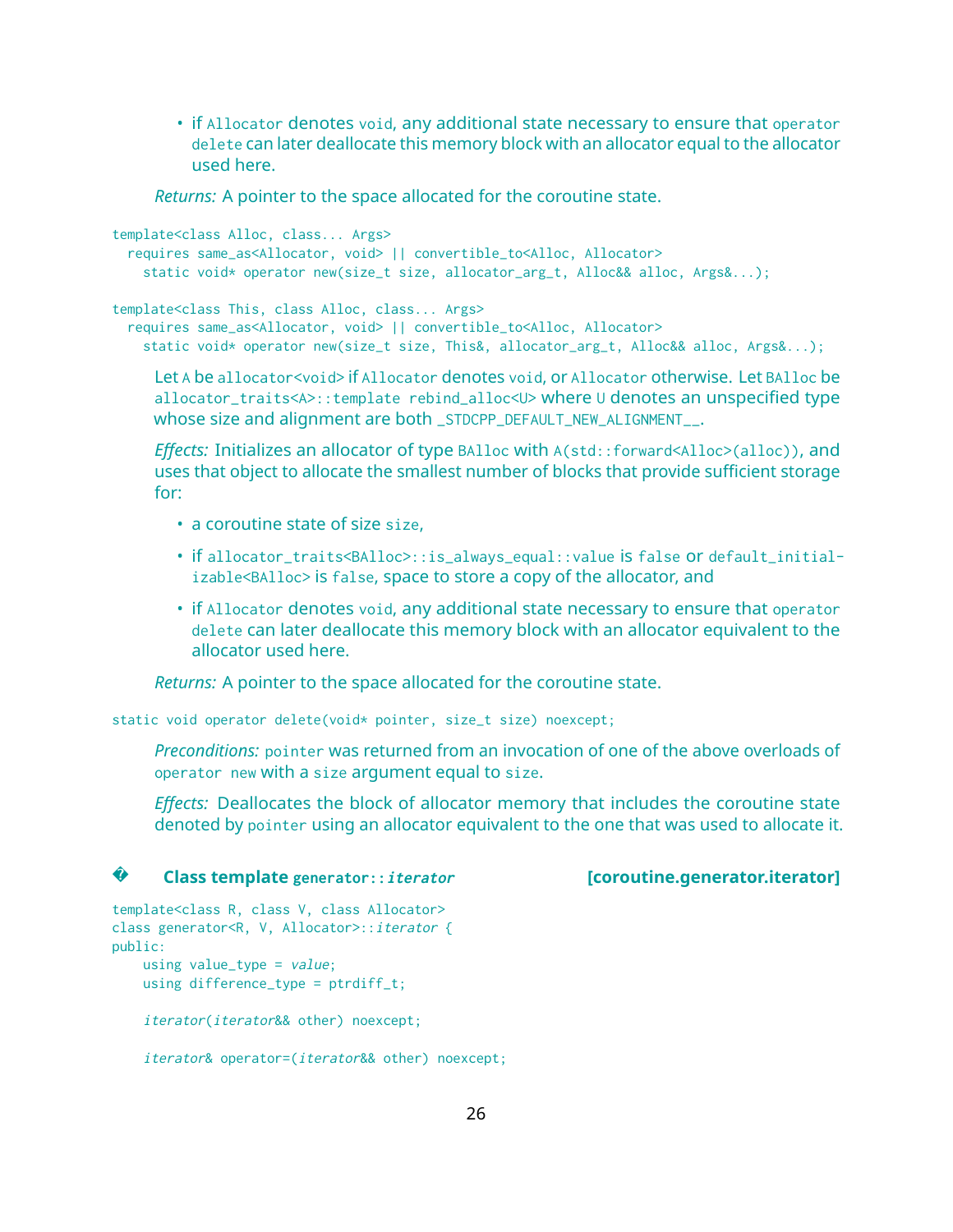```
reference operator*() const noexcept(is_nothrow_copy_constructible_v<reference>);
```

```
iterator& operator++();
void operator++(int);
```
bool operator==(default\_sentinel\_t) const noexcept;

### private:

```
friend class generator;
```
explicit *iterator*(coroutine\_handle<promise\_type> coroutine) noexcept; // exposition only

coroutine\_handle<promise\_type> coroutine\_; // exposition only

};

iterator(iterator&& other) noexcept;

*Effects:* Initializes coroutine\_ with exchange(other.coroutine\_, {}).

iterator& operator=(iterator&& other) noexcept;

*Effects:* Equivalent to: coroutine\_ = exchange(other.coroutine\_, {});

reference operator\*() const noexcept(is\_nothrow\_copy\_constructible\_v<reference>);

*Preconditions:* coroutine\_.done() is false, and coroutine\_

Let p be the promise object of the coroutine at the top of the stack of coroutines associated with the generator whose stack of associated coroutines includes *coroutine*...

*Effects:* Equivalent to:

```
return static_cast<reference>(*p.value_);
```

```
iterator& operator++();
```
*Preconditions:* coroutine\_.done() is false.

*Effects:* Resumes the coroutine at the top of the stack of coroutines associated with the generator whose stack of associated coroutines includes coroutine\_.

*Returns:* return \*this;

```
void operator++(int);
```
*Preconditions:* coroutine\_.done() is false.

*Effects:* Equivalent to: ++\*this.

bool operator==(default\_sentinel\_t) const noexcept;

*Returns:* coroutine\_.done().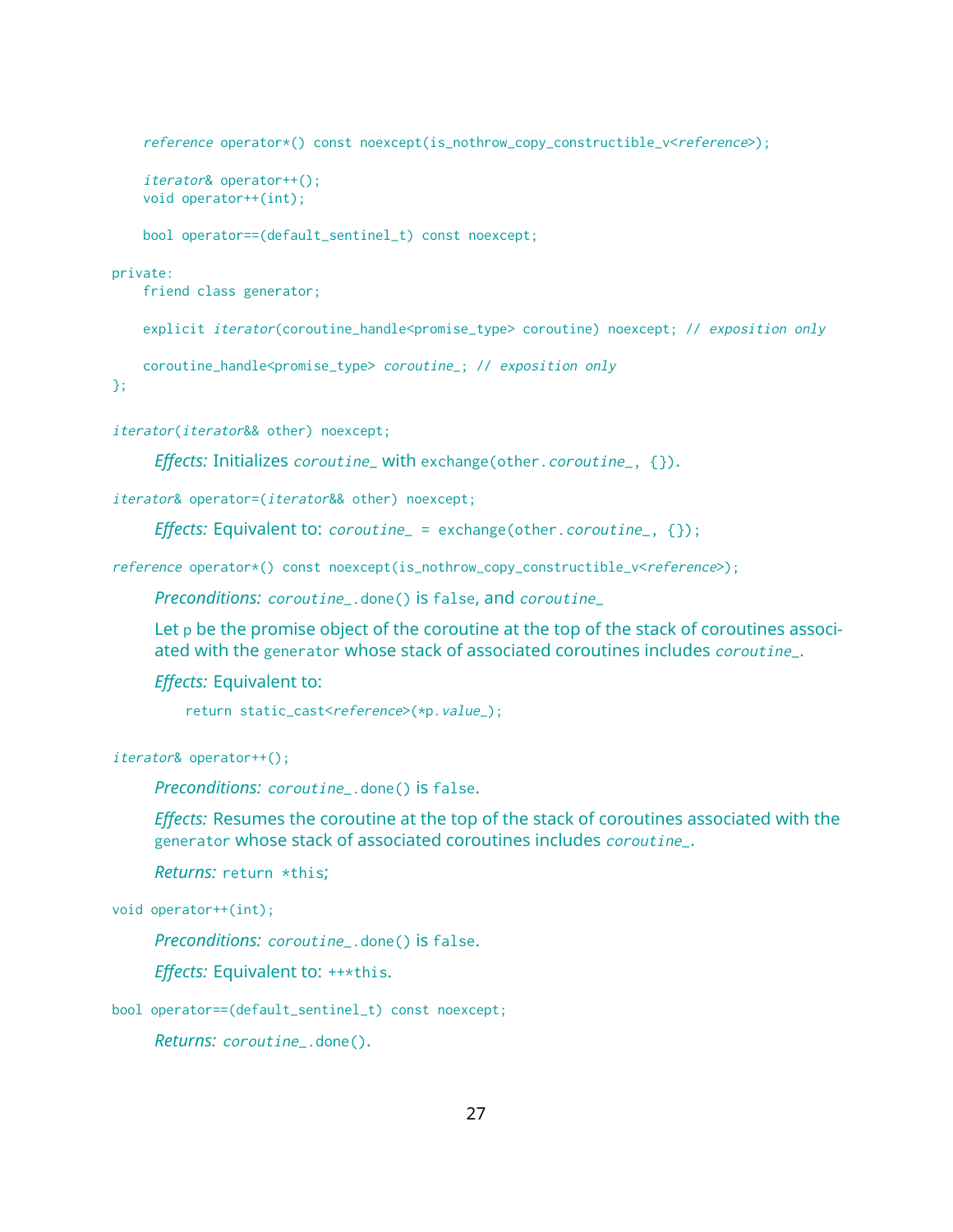explicit *iterator*(coroutine\_handle<promise\_type> coroutine) noexcept; *Effects:* Initializes coroutine\_ with coroutine.